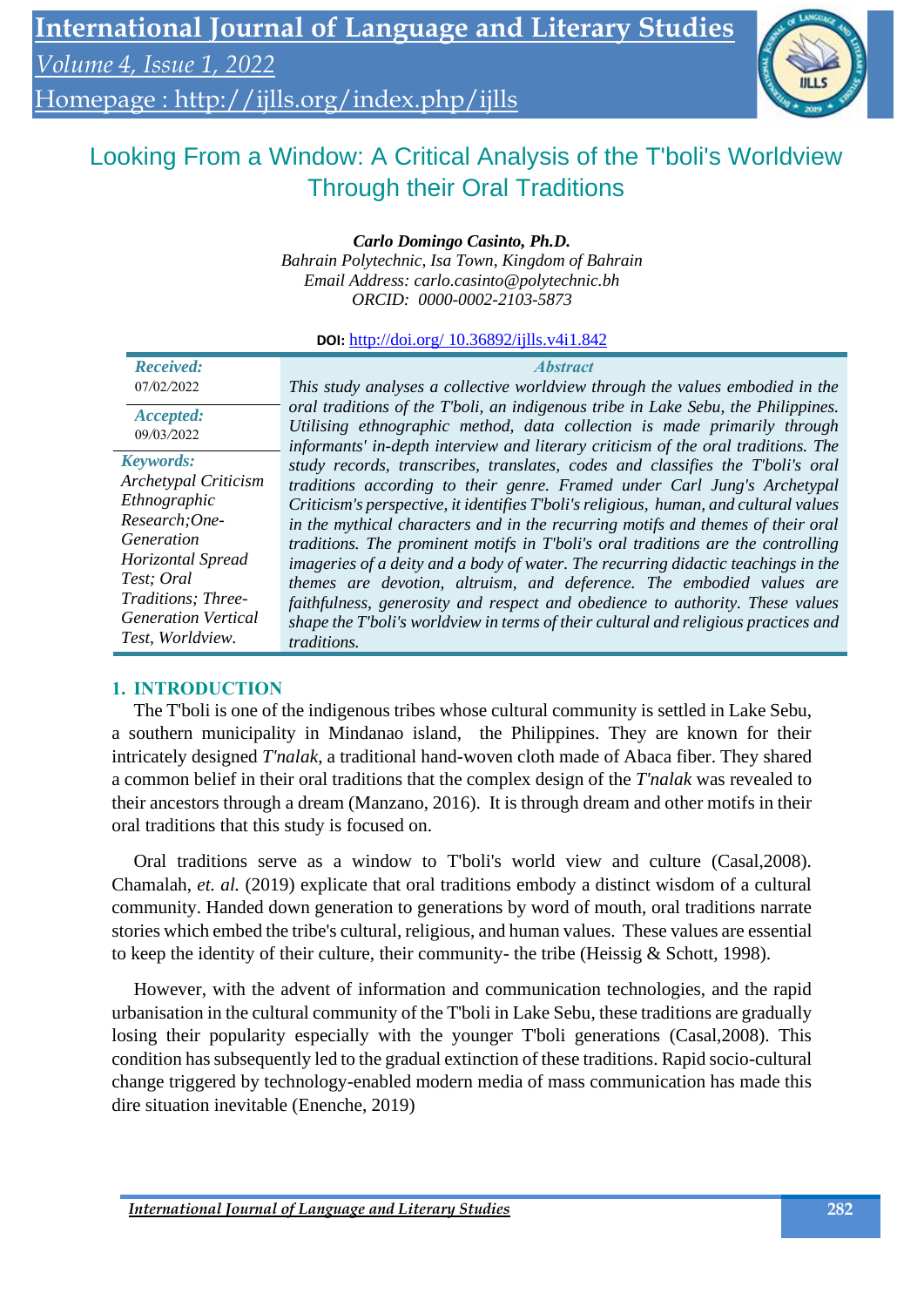This existing cultural gap between T'boli generations is even widened by the fact of the mortality of the tribe's elders who are the forebearers of their oral traditions and are supposed to pass on these to the younger generations of the tribe. Thus, it is imperative that these oral traditions be preserved through academic documentation in this study to sustain their transmission and to avoid losing them irretrievably. Subsequently, the publication of this work can help promote this cultural heritage especially among the younger and the future T'boli generations.

## **Statements of the Research Problem**

This study sought to understand T'boli's worldview through the values embodied in their oral traditions. Specifically, it sought to answer the following questions:

- 1. What are the genres of the T'boli's oral traditions?
- 2. What are the traits of the mythical characters that are revealed in the T'boli's oral traditions?
- 3. What are the recurring motifs and themes in the T'boli's oral traditions?
- 4. What values are embodied in the T'boli's oral traditions?
- 5. How do these values shape the T'boli's worldview?

## **Theoretical Framework**

Carl Jung's "collective unconscious" theory is the foundation of the Archetypal Criticism which is the theoretical framework in this study. In his theory, Carl Jung posits that human race is linked with their ancestors through a shared set of experiences which are lodged in their "collective unconscious" regardless of time and space.

Carl Jung, as quoted by Walker (2002), postulates that literature including the oral traditions are human expressions that reveal this "collective unconscious" or their shared beliefs, desires, fears and anxieties. Hence, Archetypal Criticism interprets a literary text through its visual archetypes or the recurring psychical images, primordial symbols, patterns of actions, and collective motifs embedded in narratives which reveal the human race's shared dreams, religions and fantasies or the "collective unconscious".

## **Literature Review**

# *The T'boli Culture*

The T'boli family is patriarchal and extended. A typical T'boli household includes the immediate family and the grandparents. Authority is vested on the father whose decisions and orders are obeyed by the family members. The mother, on the other hand, merely gives suggestions on how to carry out the father's decisions (Manzano, 2016).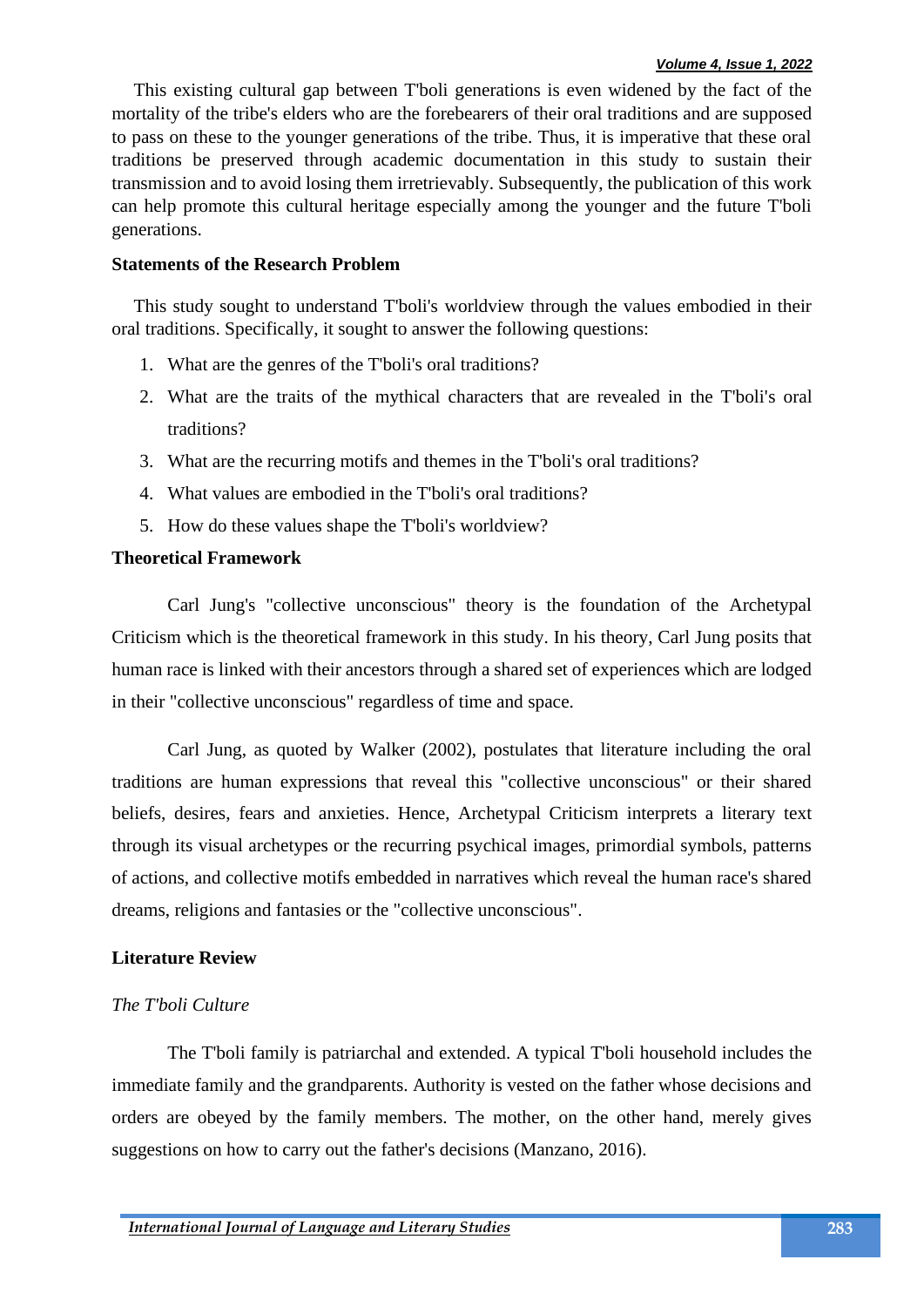The authority of the father in the household is anchored on a cultural belief that the father is the strongest member of the family by virtue of his masculinity. He is therefore culturally expected to protect his family from danger and harm. He cannot perform this inherent role unless his decisions and orders are obeyed (Casal, 2008).

Agriculture and aquaculture works revolve in the daily life of the T'boli family. Farming and fresh water fishing are two of their main livelihoods. A T'boli husband starts his day before sunrise. During the planting season, he plows the field, plants rice or corn and sow intercrop seeds. When harvest time comes, he must set a side a part of his harvest for the day for the anticipated harvest ritual known as *kemini* (Talavera, 2016).

A T'boli wife, on the other hand, is as busy as her husband. In the morning, she does household chores and takes care of the younger children. At noon time, she goes to the farm or lake where her husband works to bring him his lunch. She usually takes lunch with her husband. After lunch, she assists her husband in intercropping *camote or ube* (purple yam), which are two of T'boli's staple food. At home, in the afternoon, a T'boli wife weaves *T'nalak* or looms *M'long*. Both are indigenous fabrics the T'boli are known for (Casal, 2008).

Talavera (2013) observes that families settled near one of the three lakes, a T'boli wife usually assist her husband paddle *owong*, a T'boli traditional boat. She helps in feeding and harvesting Tilapia from a fish pond set up in the lake. The T'boli's older children are given specific household responsibilities based on the gender of a child. A *logi* (older boy) assists his father in gathering firewood, clearing the farmland by *kaingin* practice, taking care of domesticated animals and fishing. Conversely, a *libun* (girl) assists her mother at home in doing household chores such as fetching water, washing clothes, chops firewood, and prepare food for the family. At the farm, she helps her father in sowing seeds, weeding the rice or corn fields and harvesting the produce. A T'boli girl learns how to weave and dye Abaca fiber and embroiders *T'nalak* (Casal, 2008).

Talavera (2013) discusses that T'boli society accepts the practice of polygamy. A T'boli man can have as many wives as he can, as long as he can afford to pay the dowry and can support his wives and his children with them. Being a patriarchal society, a T'boli man's marital status commands respect. The more wives he has, the more his community look up to him. It is believed that polygamy measures a T'boli man's physical, sexual and economic strengths.

In a polygamous T'boli home, the first wife has more authority than the succeeding wives. When a T'boli husband decides to take another wife, he has to ask the consent of his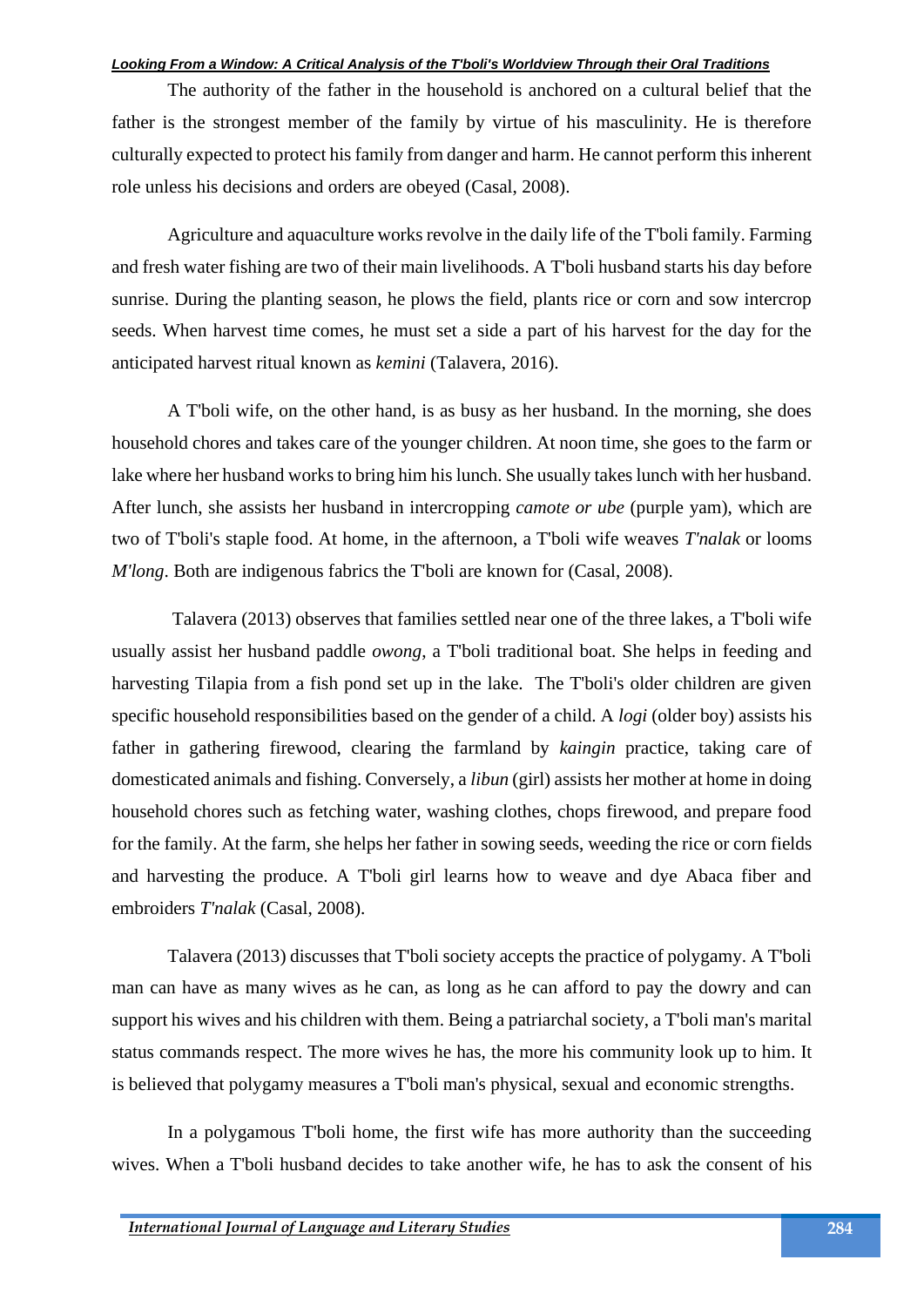first wife. The first wife also delegates household chores and fieldworks to other wives. The T'boli's cultural practice of communal living starts at home with the practice of polygamy (Talavera, 2013).

The payment of dowry to the family of a woman by a man who intends to marry her is a traditional cultural practice among the T'boli. The family of a T'boli woman dictates what dowry must be given. The dowry can be or a combination of horses, carabaos, goats, or precious metals and instruments. A dowry of greater value is demanded for a daughter of a *datu*, village chieftain (Talavera, 2013).

Divorce is allowed in T'boli society. A man may divorce his wife on the following grounds: sterility and infidelity. In fact, a husband may kill his wife if she is unfaithful to him. When a couple divorces, they divide the dowry between the families. If a wife is at fault, the bride's family must return the dowry to her husband (Talavera, 2013).

Although the T'boli believe on supreme deities called *D'wata*, they also collectively hold on the belief of the presence of malevolent spirits called *Busao* who are capable of causing misfortunes like illness and death in the family. Animal sacrifices through rituals are offered to appease these evil spirits (Manzano, 2016).

Manzano (2016) further explains that the T'boli's do not regard death as inevitable. On the contrary, they believe that it is just a ploy by a *Busao* or a punishment inflected by their *D'wata*. Death for them can be reversed through healing rituals. They believe that when they are asleep, their spirits leave their human bodies. If their human bodies are not awakened, their spirits have not returned. Hence, death transpired.

On another hand, when the T'boli violate their customary norms, they offer a white chicken, a pig or a goat cooked without salt on an altar where they believe the *D'wata* lives. This ritual is performed when a person is ill or when a natural calamity strikes such floods or droughts (Casal, 2008).

#### *Oral Traditions and Archetypal Criticism*

Matsumoto (1996) defines oral traditions as cognitive patterns of thoughts shared as a collective unconsciousness of a particular indigenous cultural community. Oral traditions mirror norms, beliefs and traditional practices of a cultural community. He notes that pattern of behaviors relating to family and community relationships of a cultural community are manifested as narratives in their oral traditions. To understand, didactic teachings of these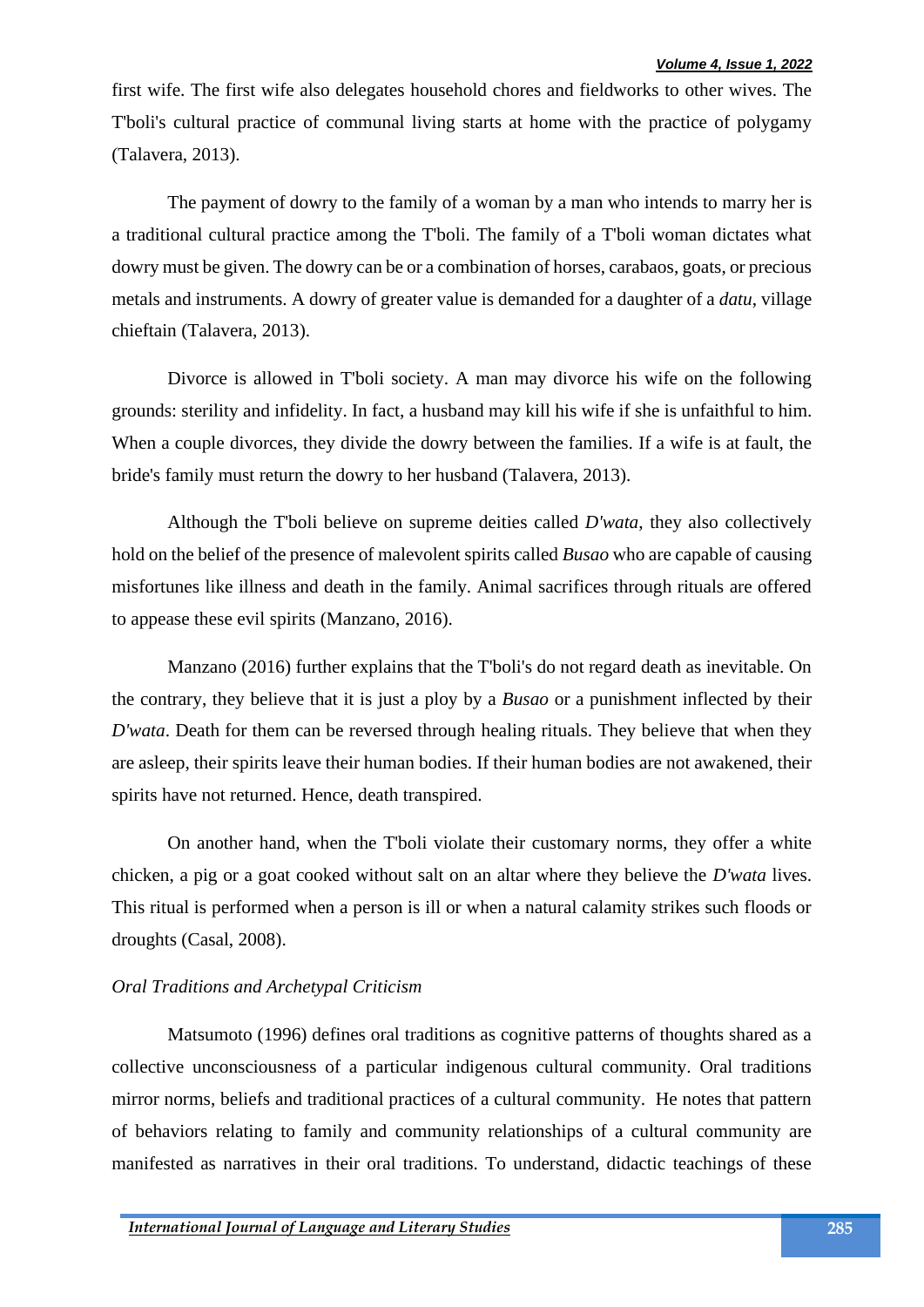social relationships, oral traditions offer a window to see the worldview of this collective unconsciousness.

Stanley Kunitz, as quoted by Gillespie (2010: p. 1), once said that "Old myths, old gods, old heroes have never died. They are only sleeping at the bottom of our minds, waiting for our call. We have need for them. They represent the wisdom of our race." In oral traditions, an archetype refers to a universal symbol that represents human dreams, desires, beliefs, fears, and sufferings-the wisdom of a race. Archetypal criticism therefore revolves around the identification of these archetypes within an oral tradition. It contends that these archetypes determine the form, meaning and function of a narrative (Chen, 2016). Symbols in the archetypes stimulate peoples' unconsciousness. They recur in the oral traditions dominantly, and their universal meanings are recognized as one common narrative experience (Gillespie, 2010).

Furthermore, Walter Gordon, as quoted by Brown (1970), defines archetypal criticism's main assertion which is that literary expression such as oral traditions are unconscious products of the collective experience of the entire humanity. Critics believe that oral traditions appeal mainly to the human race because of the universality of their meanings in their archetypes. They are widely accepted through generations because their symbolisms reflect the collective core beliefs and values of humanity. These beliefs and values do not just explain the natural world, but they provide guidance on cultural behavior and norms and offer insight into a person's life's milestones such as birth, puberty, marriage and death (Walker, 2002).

Carl Jung, as quoted by Chen (2016), identified common archetypes or recurring images and patterns of human experiences in oral traditions such as: the cycle of birth-deathrebirth, changing seasons, hero or heroine quest, and journey motif. Characterisation of characters are flat either very good or very bad with exaggerated character traits and abilities. The hero or heroine is usually young and courageous, kind, unselfish, and caring.

Soriano (2021) and Azzolina (1987) explain that motifs refer to series of recurring images that have symbolic importance in the folk narrative. The two most common motifs are: hero or heroine's quest which involve a pattern of events such as: the hero begins life in paradise; the hero is alienated from paradise; the hero starts his journey and endures all trials and tribulations; the hero achieves self-realisation; finally, the hero returns to paradise. On the other hand, a journey motif can be a linear or a circular journey. The former entails that a hero moves away from home, encounters challenges or discoveries, and settles in a new home which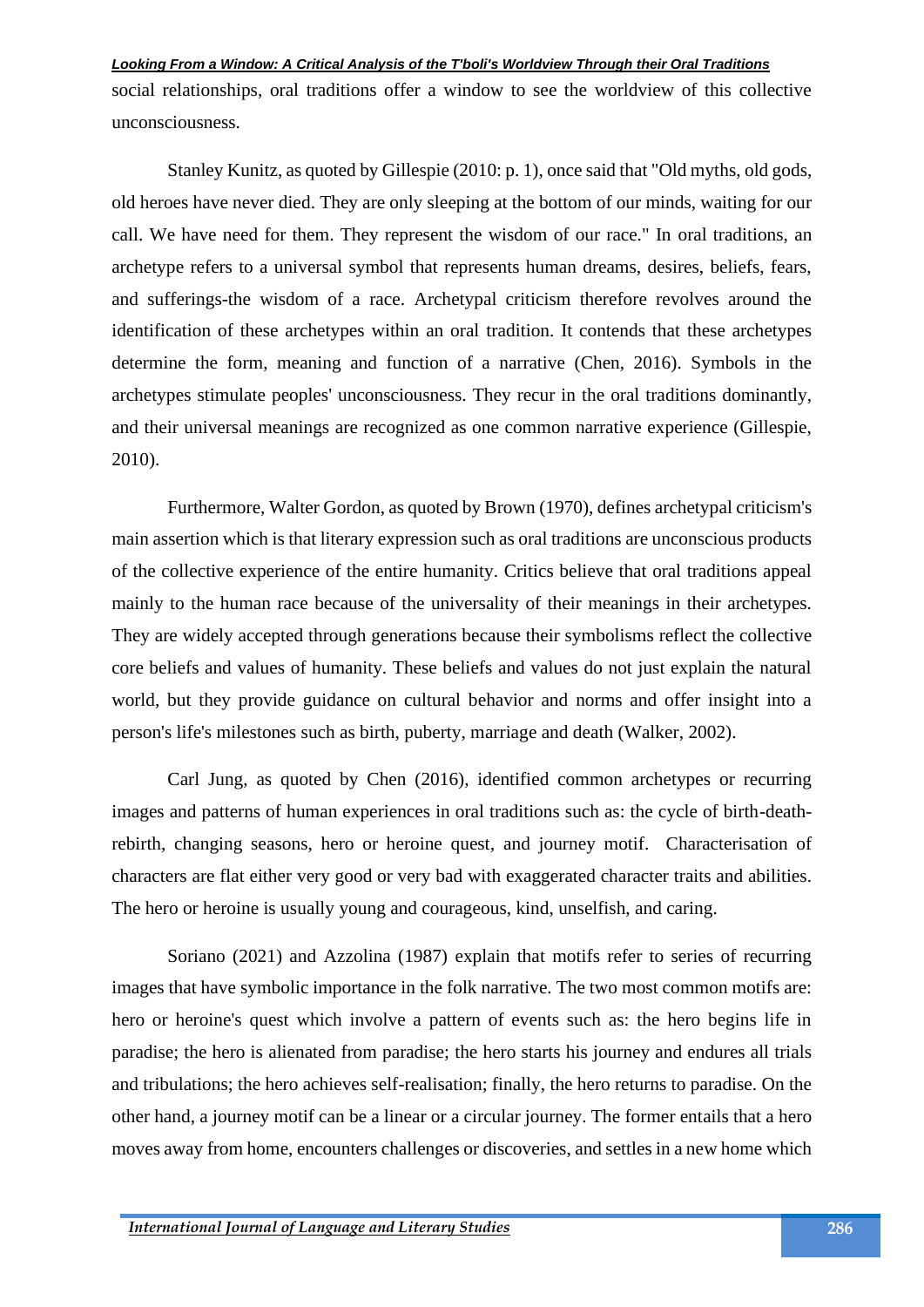is better than the first. Conversely, the latter involves a hero journeying away from home, hurdling adventures, and returning home as a better person.

Themes in oral traditions are universal truths and values that have significance to the culture. Often the tales tell about the consequences of those who do not respect and obey the teaching of a cultural value or practice (Colby, 1963). Conversely, the values in oral traditions are one of these collective patterns of desirable thoughts and behaviors inculcated in the oral traditions and embodied in the traits of the mythical characters, symbolisms of the motifs and the didactic teachings of recurring themes. Therefore, to understand the worldview as expressed in the oral narratives of an indigenous cultural community, the manifested values as expressed in the characters, motifs, and themes must be identified and analysed in an ethnographic study (Walker, 2002).

## **Methodology**

#### *Research Design*

Since the main objective of this study was to analyse the worldview of the T'boli through the values embodied in their oral traditions, ethnography was employed as the design in this study. The epistemological framework of ethnography encompasses beliefs, behavior, and values in the context of a culture, specifically in its oral traditions (Mackenzie, 1994).

Primary data collection and processing in this study, were carried out by the use of Direct Method, Three-Generation Vertical Test and One- Generation Horizontal Spread Test on folklore study, as espoused by Manuel (1980) and by the use of Damiana Eugenio's Philippine Folklore Genre, as espoused by Lindell (1999). Finally, analysis of the oral traditions was framed under Carl Jung's Archetypal Criticism as adopted by Walker (2002).

#### *Research Procedures*

The study involved three stages of data collection, namely: the preliminary visit, the primary data collection, and the primary data processing. In the first stage, the researcher sought written permission or free, prior and informed consent from the T'boli's Tribal Council's office in Sta. Cruz Mission. After the permission was granted for the study, the researcher then searched for key informant of the study. Subsequently, the researcher conducted data collection plan meeting with the identified key informant.

In the second stage which involved primary data collection: the researcher, with the assistance of the key informant, searched for informants and conducted In-depth Interview with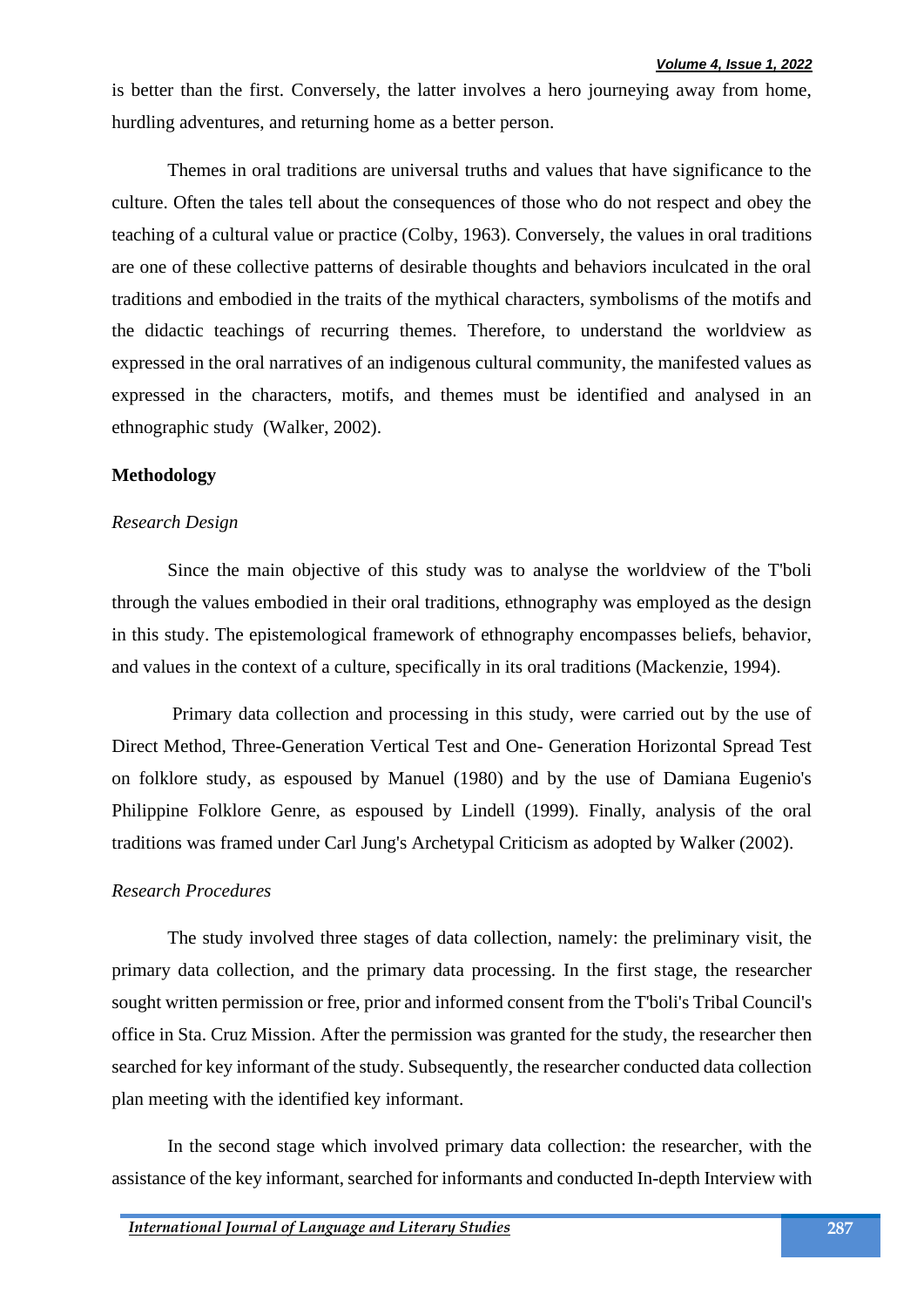them in accordance with Manuel (1980)'s Direct Method for oral traditions collection. The informants were interviewed individually in separate locations. They were asked to share their knowledge of their oral traditions. They were asked to explain the meaning of terms, archaic forms, mythological figures, geographical location, cultural motifs and their functions, when needed. T'boli language was used during the interview. Since the researcher is not conversant in T'boli language, the key informant translated the questions and answers to Ilongo, a Visayan dialect, in which the researcher is proficient on. Upon verification of their substantial knowledge on T'boli's oral traditions, the researcher documented the informants' names, genders, ages and the dates of recording (please see Appendix B), the researcher asked the informants to narrate the stories in their own language (T'boli). The researcher simultaneously recorded the stories using an electronic tape recorder. Finally, the researcher transcribed, immediately after the recording, the stories. To ensure accuracy of the transcription, the transcribed materials were read before the informants themselves in accordance with Manuel (1980) Direct Method. When there were minor variants in plot such as order of events that were observed by the informants, correction of the discrepancies with the concurrence of the informants Transcription was carried out by the key informant and verified by the researcher.

In the third and final stage, the collected primary data were process. A day after each interview, the key informant translated the transcripts of the recordings from T'boli into Ilongo, a Visayan dialect widely spoken and considered as second language of the T'boli. Ilongo is a common spoken language between the key informant and the researcher. The Ilongo transcripts were subsequently translated into English by the researcher, and the translation was reviewed by a third-party grammar reviewer commissioned by the researcher in the Sta. Cruz Mission Cultural Office. This protocol was put in place to cross-check and validate the researcher's translation and to ensure integrity and authenticity of the folk narratives.

Finally, the researcher conducted a Three-Generation Vertical Test, in accordance with Manuel (1980) Direct Method. The test is necessary to determine authenticity of the oral narratives. To pass the Three-Generation Vertical Test, an oral narrative must be substantially known by majority of informants in each generation. Majority means a minimum of one informant in each generation must have sufficient knowledge of an oral narrative. Sufficient knowledge means that an informant in one generation has inherited knowledge of the characters, the setting, and the thematic elements, including the didactic teaching of a story. Minor deviants in the plot such as sequence of events of a story is tolerable but is required to undergo the One-Generation Horizontal Spread Test to ascertain if the minor deviations are within a particular generation. To pass the second test, substantial variants must be shared by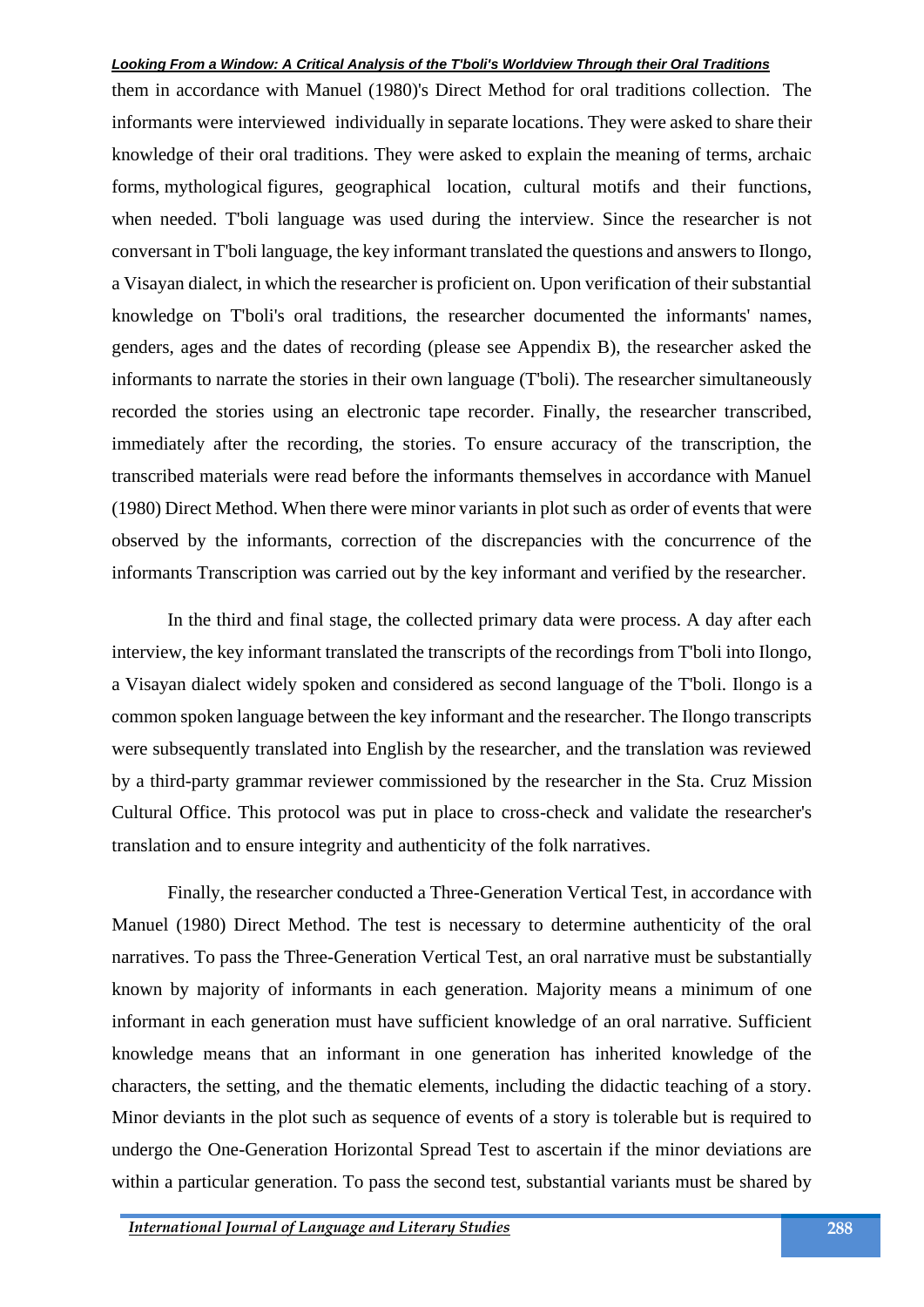both informants within a generation. Hence, even if there are variances in a folk narrative, it would still qualify as an authentic oral tradition provided that its variances are a common or shared knowledge by the informants of a particular generation. Consequently, of the total (30) narratives collected, only eleven (11) were ascertained to be authentic or were known substantially by all the informants in Three-Generation Vertical Test and One-Generation Horizontal Spread Test.

Upon completion of data collection, the researcher codified the transcripts of the authentic oral narratives using *QDA MinerLite*, a qualitative data processing software. The narratives were classified according to genre of Philippine folklore, as categorized by Damiana Eugenio (Lindell, 1999). Finally, the character traits, symbolisms of motifs, recurring themes of the oral narratives guided by Archetypal Criticism framework as espoused by Walker (2002) were analysed to serve the purpose of the study.

## *Sampling Design: The Key Informant*

The role of the key informant is primarily to assist the researcher in the following data collection activities:

1. search and selection of informants;

2. transcribe the recorded oral traditions;

3. read before the informants the transcript and corrected if required the minor variants in the plots with the concurrence of the informants.

4. translate the transcript into *Ilongo* dialect.

The key informant was identified and recommended by the T'boli Tribal Council Office of the Sta. Cruz Mission.

## *Sampling Design: The Informants*

In selecting the informants for this study, purposive sampling was employed. With the assistance of the key informant, prospective informants were screened based on the following criteria:

1. a T'boli;

2. a good standing member/leader/elder of the tribal community;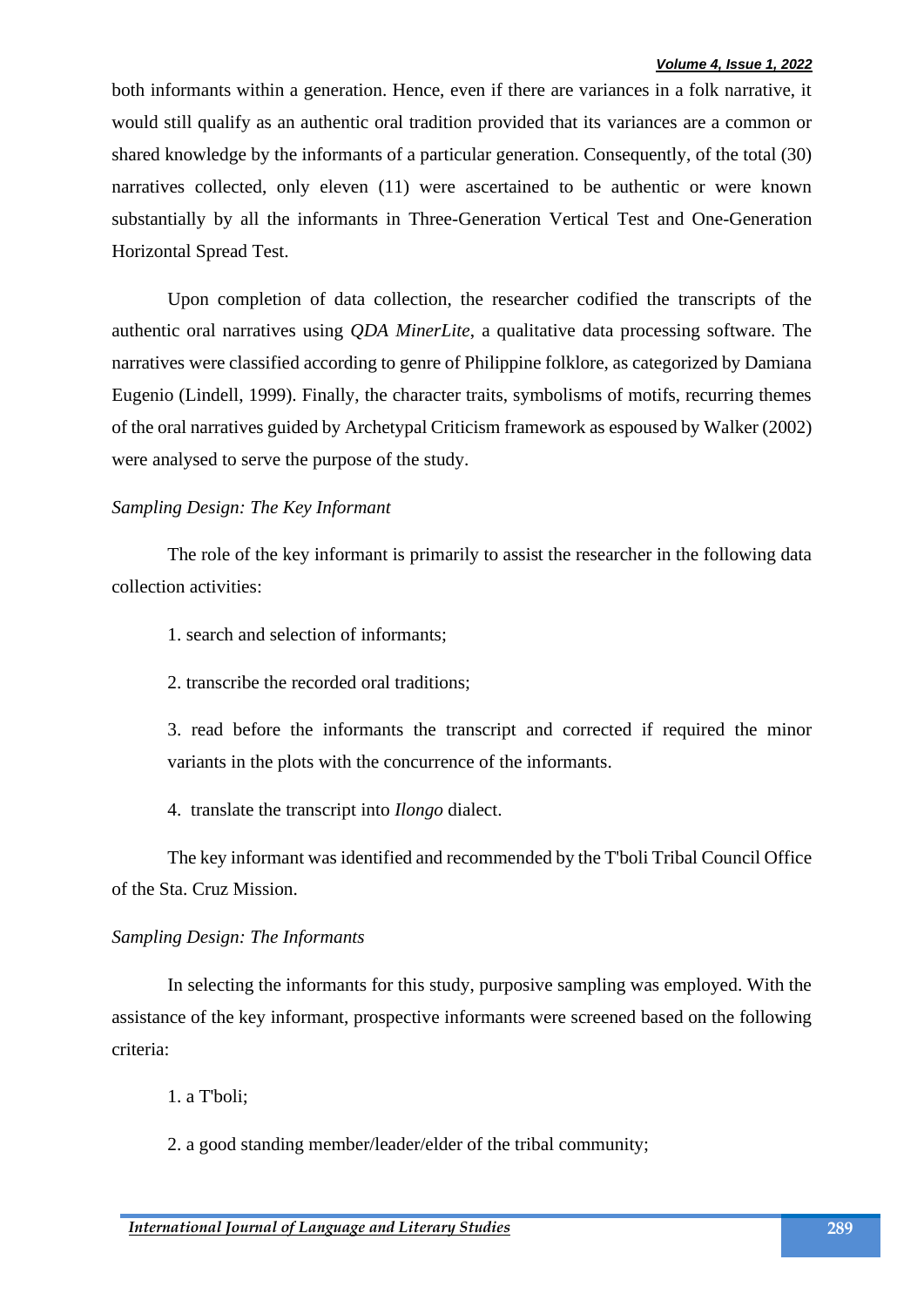3. 25 years old or older;

4. has substantial knowledge of T'boli's oral traditions/literature.

In order to verify authenticity of the oral literature, the three (3)- generation vertical sampling, as espoused by Manuel (1980), was established. The three (3)- generation vertical groups were categorized using the following age range:

| <b>First Generation:</b>           | $60-75$ years old |
|------------------------------------|-------------------|
| Second Generation: 40-59 years old |                   |
| Third Generation:                  | 25-39 years old   |

A total of six (6) informants were identified in this study. Each generation is represented by two informants for the purpose of one-generation horizontal spread test or to establish communal knowledge of the narratives within a particular generation. Please see Appendix B.

## *Research Locale and Duration*

The cultural community of the T'boli is in Lake Sebu, one of the upper valley towns of the Province of South Cotabato, the Philippines. It has an elevation of approximately 3,000 feet above sea level. Its average annual rainfall volume is 2612 mm. It is situated 264 kilometers southwest of Davao City. By land, the site can be reached in 5 hours and 35 minutes via the Davao-Gen. Santos-Koronadal-Surallah route. The municipality of Lake Sebu has a total of nineteen (19) *barangays* or villages. Data collection, however, covered only three barangays. These are Poblacion, Lamlanak and Lake Seloton. Preliminary visit to the site was on 15 May 2019 while collection of primary data commenced from the first week of June 2019 until the last week of July 2019. The establishment of Sta. Cruz Mission Cultural Office in the locale had facilitated and extended assistance to data collection and processing of this study.

## *Research Scope and Delimitation*

The study covered the critical analysis of authentic T'boli's oral traditions collected in Lake Sebu, South Cotabato, the Philippines. It included eleven (11) folk narratives, namely: six (6) legends, four (4) folktales, and one (1) myth. The study of T'boli's epic *Tudbulol* was not covered in this study. The sub-categories of legends covered in this study are: 3 (three) etiological legends, and 3 (three) non-etiological legends.

# **The T'boli Oral Traditions**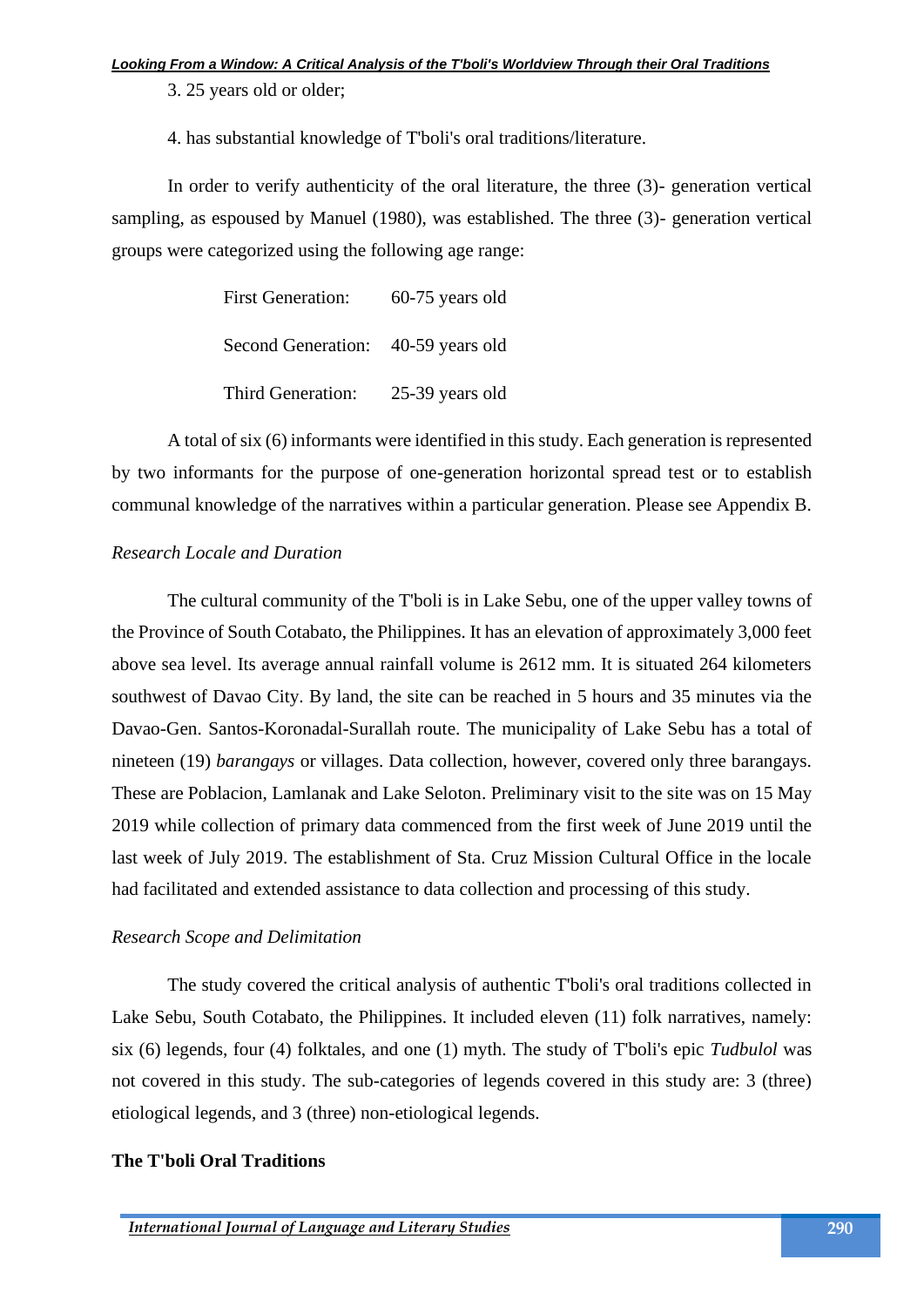## *Legends*

As defined by Jason (1971), a legend is a genre in folklore that consists of narratives about persons, places and events perceived and believed by a cultural community as part of their human history. It has two kinds: etiological tales which recount the origin of something; and non-etiological tales which tell about supernatural phenomena. In this study, six (6) legends were collected. Three (3) are etiological while the other three (3) are non-etiological. Please see Appendix A.

The etiological legends are: "Origin of Lake Sebu" which tells of a heroic act of a man who saves his wife and young children from a catastrophic flood. "Origin of Lake S'loton" recounts how a woman's generosity leads to the creation of a spring water which grew and transformed into a lake. "Te-ada Island" manifests the generosity of a *D'wata*, god or goddess of nature, in the creation of Te-ada island where the bereaved T'boli family bury their dead.

On the other hand, the non-etiological legends are:. "Dyali and Ukuy" which tells of an incidence of wife snatching and the importance of the cultural practice of giving back the dowry to the aggrieved husband. "S'bulung" recounts the significance of appeasing the *D'wata* to cure sickness. "S'fu" also narrates the importance of a ritual which offers farm produce to the *D'wata* during harvest season and sharing this produce to their neighbors as well.

## *Folktales*

Dawkins (1951) defines a folktale is traditional oral narrative about unusual or extraordinary tale of mainly animal characters. Folktale preserves, nurtures, and propagates desirable human values of a cultural community. Hence, it usually carries a didactic teaching in its theme. In this study, four (4) folktales were collected. Please see Appendix A.

"The Monkey and the Betel Bird" tells of a story of a jealous and an arrogant monkey who later regretted the fatal consequence of his selfish action. "The Python" recounts how the most venomous snake selflessly shared his venom with other snake species so that they can altogether establish a strong tribe in the forest.

"The Carabao and the Monkey" describes how the monkey is meted with a punishment because of disrespect and disobedience to the authority of *Bong Datu,* the village chieftain. "Ulem, the Rooster" portrays a cunning husband who consequently suffered from the tragic consequence of his human greed.

#### *Myth*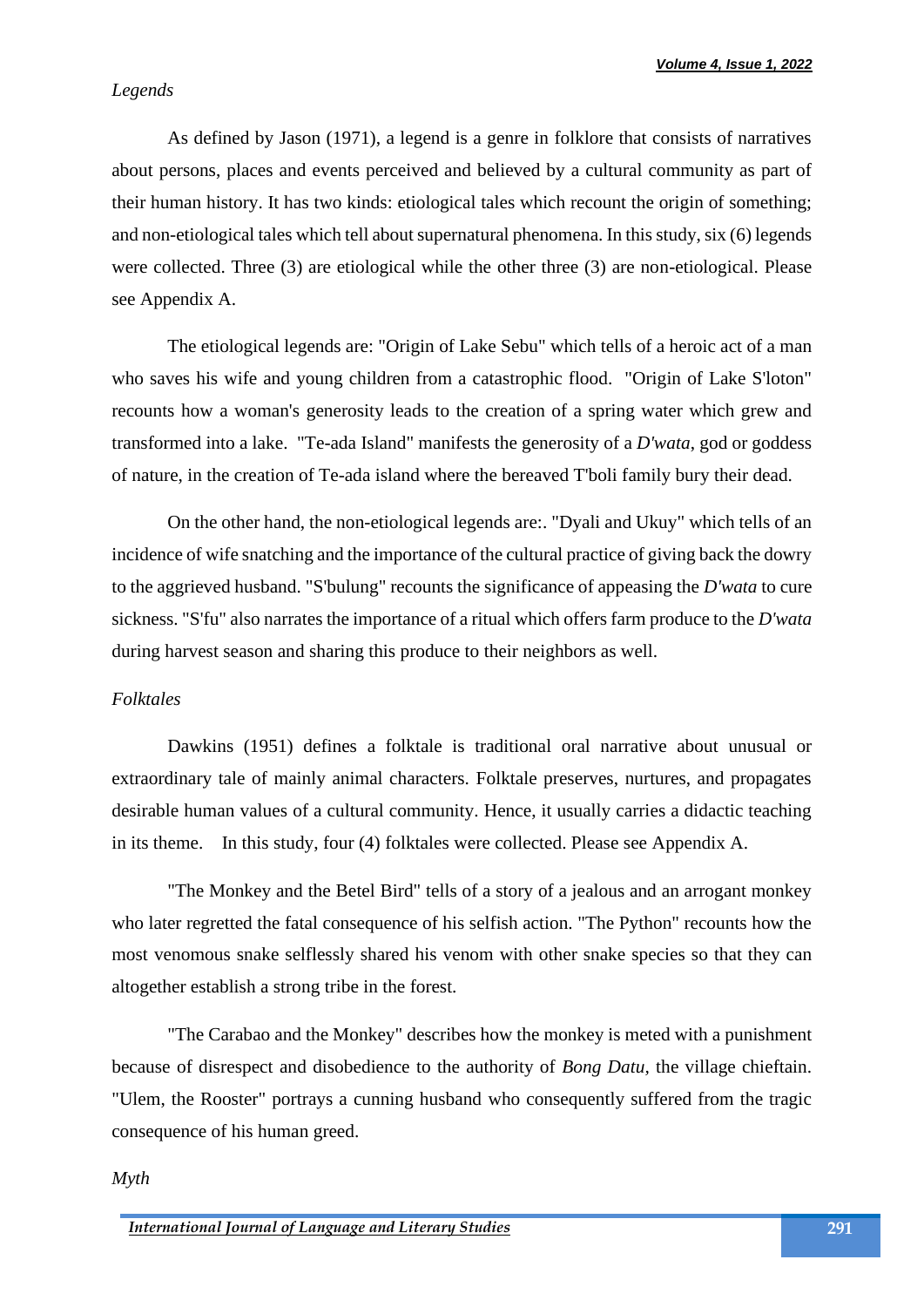Finally, as defined by Jason (1971), a myth is narrative which features movement supernatural forces that cause occurrence of cosmological phenomena. In this study, one (1) myth was collected. "Story of the Sky" is a story about how people treat the sky harshly and how it moves away from people during the ancient days. Please see Appendix A.

## **Results and Discussions**

## *Character Traits*

Table 1 shows prominent mythical characters and their traits in T'boli's oral traditions. All the characters are found in T'boli legends. They display depth in personality in terms of T'boli's identity. However, almost all of them are static or they remain unchanged in the narratives, except *S'fu* who experiences self-realisation which stimulates change in his character trait.

# **Table 1**

# **Traits of Mythical Characters**

| Oral Tradition | Title                  | Character       | Traits                   |
|----------------|------------------------|-----------------|--------------------------|
|                | Origin of Lake Sebu    | $S'$ bu         | industrious,<br>helpful, |
|                |                        |                 | heroic                   |
| Legend         |                        |                 |                          |
|                | Origin of Lake Seloton | S'loton         | Generous                 |
|                |                        |                 |                          |
|                | S'bulung               | <i>S'bulung</i> | Faithful                 |
|                |                        |                 |                          |
|                | S'fu                   | $S$ 'fu         | faithful; generous       |
|                |                        |                 |                          |

Table 2 displays the most common mythical character traits observed in the oral traditions collected are being faithful to the deity at 8.6% and being generous at 5.7 % frequency rates respectively. These findings confirm the observation of Manzano (2016) of her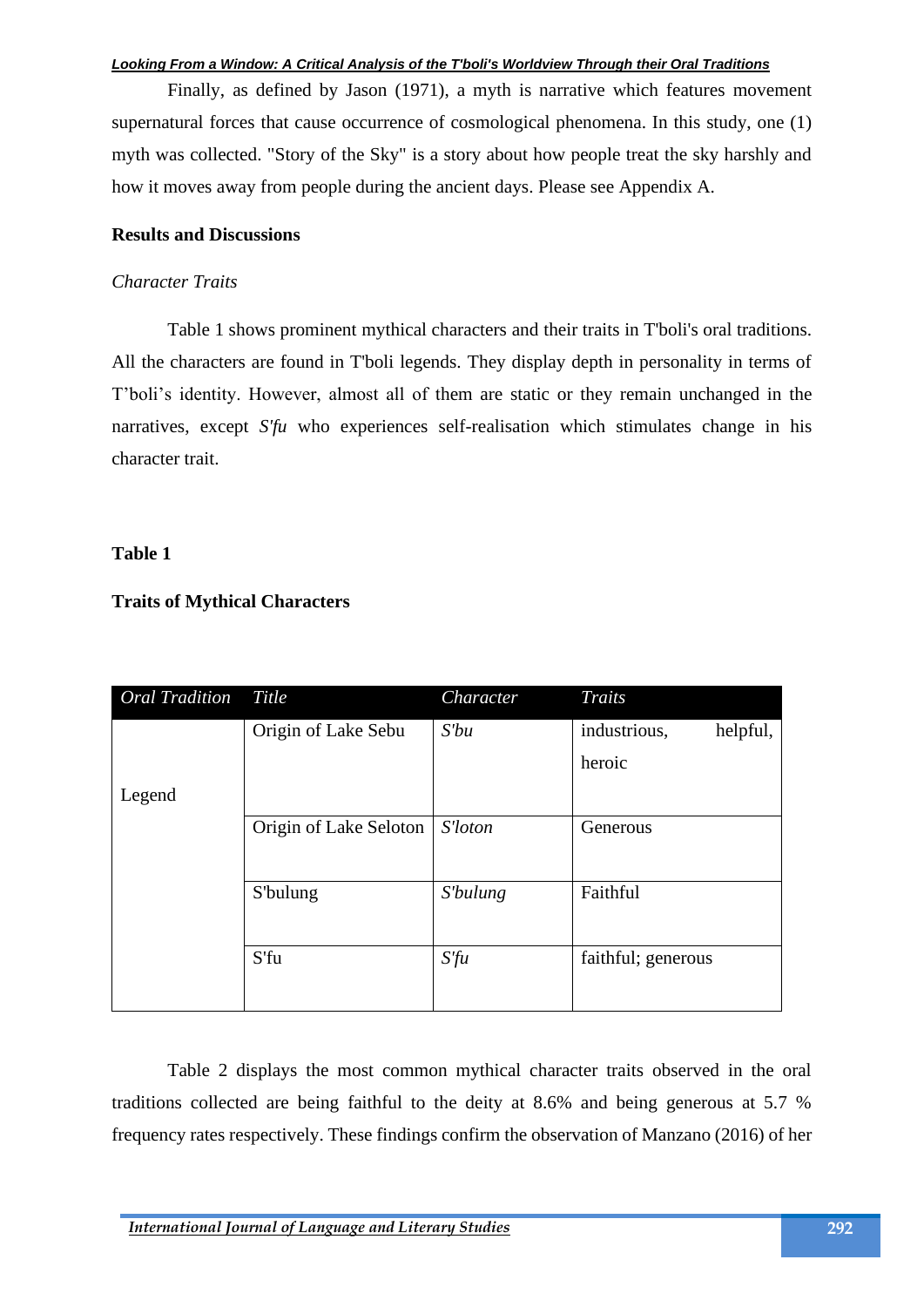characterisation of the T'boli's society which is a tribal community and whose social relationship is governed mainly by their religious belief that good deeds are rewarded.

# **Table 2**

# **Matrix of T'boli Mythical Character Traits, Motifs, Themes and Values**

|                             | Count          | % Codes | Cases          | % Cases |
|-----------------------------|----------------|---------|----------------|---------|
| Mythical Character's Traits |                |         |                |         |
| <b>•</b> Faithful           | 3              | 8.6%    | $\overline{2}$ | 18.2%   |
| Generous                    | 2              | 5.7%    | 2              | 18.2%   |
| <b>•</b> Heroic             | $\mathbf{1}$   | 2.9%    | $\mathbf{1}$   | 9.1%    |
| Motifs                      |                |         |                |         |
| · D'wata/Bathala            | 3              | 8.6%    | 3              | 27.3%   |
| · Water                     | $\overline{c}$ | 5.7%    | 2              | 18.2%   |
| · Owong                     | $\mathbf{1}$   | 2.9%    | $\mathbf{1}$   | 9.1%    |
| <b>O</b> Dowry              | $\mathbf{1}$   | 2.9%    | $\mathbf{1}$   | 9.1%    |
| <b>•</b> T'nalak            | 1              | 2.9%    | $\mathbf{1}$   | 9.1%    |
| <b>O</b> Datu               | $\mathbf 1$    | 2.9%    | $\,$ 1 $\,$    | 9.1%    |
| Themes                      |                |         |                |         |
| · Altruism                  | 3              | 8.6%    | 3              | 27.3%   |
| · Devotion                  | 4              | 11.4%   | 4              | 36.4%   |
| • Deference                 | $\overline{c}$ | 5.7%    | 2              | 18.2%   |
| <b>•</b> Humility           | $\mathbf{1}$   | 2.9%    | $\mathbf{1}$   | 9.1%    |
| <b>•</b> Greediness         | $\mathbf{1}$   | 2.9%    | $\mathbf{1}$   | 9.1%    |
| Values                      |                |         |                |         |
| <b>•</b> Religious          | 3              | 8.6%    | 3              | 27.3%   |
| <b>+</b> Human              | $\overline{4}$ | 11.4%   | $\ddot{4}$     | 36.4%   |
| <b>Cultural</b>             | $\overline{2}$ | 5.7%    | 2              | 18.2%   |

In the legend "Origin of Lake Sebu", *S'bu* epitomises the T'boli's patriarchal society. Although *S'bu* does not possess supernatural strength typical of a legendary hero, his character defines categorically the role of T'boli men as heads of T'boli's households. These patriarchal roles include the responsibility of providing for the needs of the family and the heroic duty to protect the family and the tribe from all dangers and harm.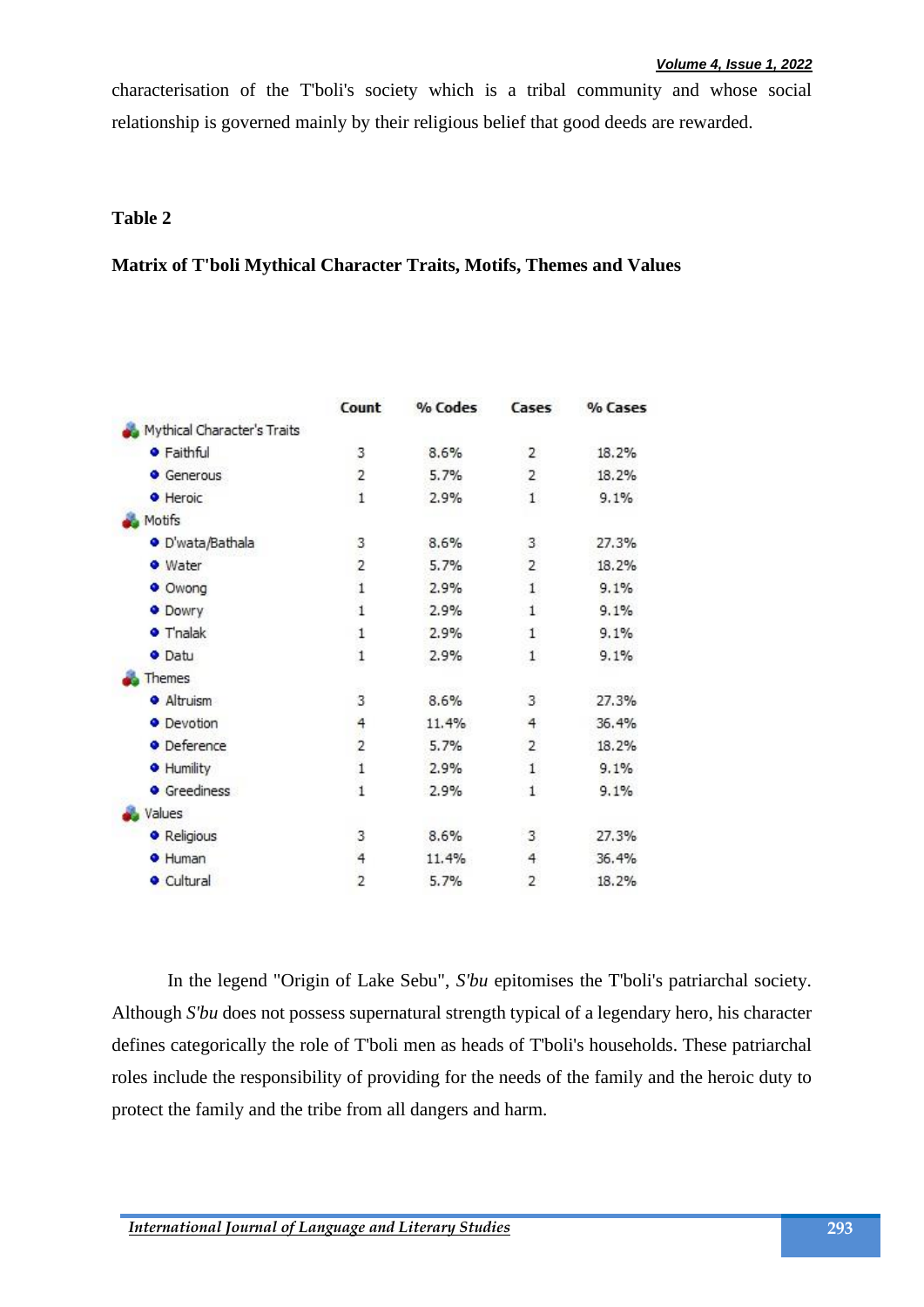Another trait is observed in the legends of Lake *S'loton* and *S'fu.* Both characters demonstrate a desirable human trait because of their willingness to share their resources to other people in their community who are in dire need. *S'loton* directs people to the place where she finds the spring water. On the other hand, *S'fu* distributes portion of his farm produce to his neighbors after a bountiful harvest. Furthermore, the characters of *S'bulong* and *S'fu* portray T'boli's religious belief of faithfulness on a deity who governs their natural environment. *S'bulong* appeases the *D'wata* with food offering and sacrifices to heal his sick child. Similarly, *S'fu* offers his farm produce as offering in the ritual during the harvest season as a form of thanksgiving. These manifested traits of the mythical characters, as elucidated in Carl Jung's "collective unconscious" theory, mirror the religious values and the social dimension of the T'boli's faith by which the norm of their human relationships is drawn.

*Motifs and their Symbolisms*

Table 3 presents the prominent motifs and their contextual symbolism in T'boli's oral traditions.

# **Table 3**

# **Motifs and Symbolisms**

| <b>Oral Tradition</b> Title |                        | Motif        | Symbolism               |
|-----------------------------|------------------------|--------------|-------------------------|
|                             |                        |              |                         |
|                             | Origin of Lake Sebu    | Water        | cleansing/purification  |
|                             | Origin of Lake Seloton | Water        | Life                    |
| Legend                      | T'e-ada Island         | Owong (boat) | journey to immortality  |
|                             | Dyali and Ukuy         | Dowry        | acceptance; forgiveness |
|                             | S'bulung               | D'wata       | supreme being; healing  |
|                             |                        |              | god or goddess          |
|                             |                        |              |                         |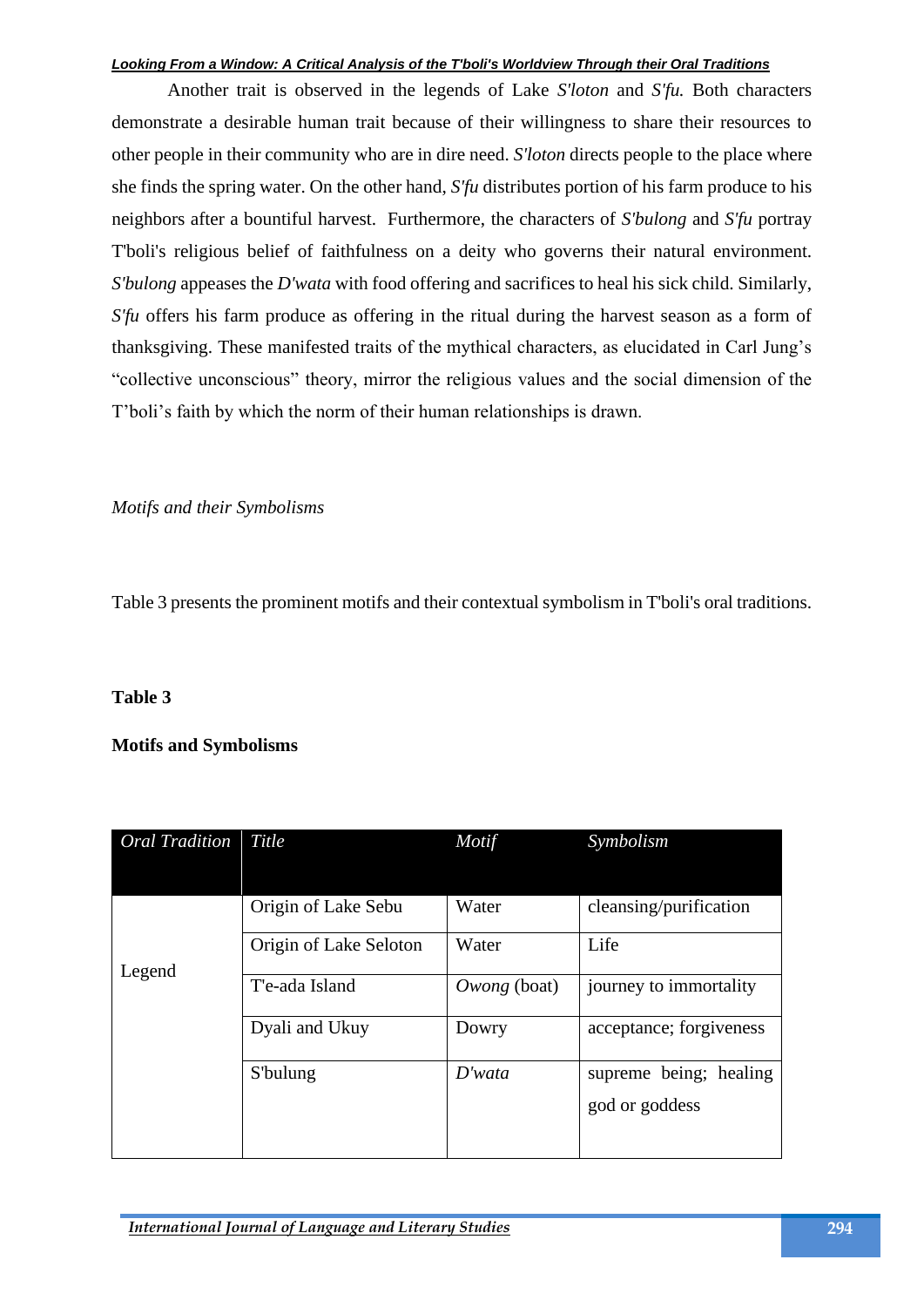*Volume 4, Issue 1, 2022*

|          | S'fu               | D'wata                  | supreme being; farm god             |
|----------|--------------------|-------------------------|-------------------------------------|
| Folktale | Carabao and Monkey | Datu                    | cultural leader; authority          |
|          | Ulem, the Rooster  | T'nalak<br>(embroidery) | inner consciousness                 |
| Myth     | Story of the Sky   | <b>Bathala</b>          | being;<br>supreme<br>creator<br>god |

As shown on Table 2, the two (2) most distinguishing motifs in the T'boli oral traditions are a deity at 8.65% and a body of water at 5.7% frequency rates respectively. These reinforce the findings of Talavera (2013) in her study of T'boli's cultural community. This characterises T'boli's religious belief which is mainly contextualised by the bodies of water that surround the T'boli's cultural community.

The motif of a *D'wata* or a deity is seen as a controlling image in the legends of *S'bulung*  and *S'fu*. In *S'bulung*, the concept of *D'wata* as the god and goddess of healing is revealed. Moreover, the concept of *D'wata* as the supreme provider unfolds when *S'fu* performs harvest thanksgiving ritual to appease the angry god. Finally, the Story of the Sky postulates the idea of a *Bathala,* who is the creator of the Earth and its sky-the cosmos.

The universal motif of water that symbolises purification or cleansing of the human race as death motif is exhibited in the legend of Origin of Lake Sebu. In the legend, a catastrophic flood ensues wiping out the entire village including *S'bu* who died while attempting to rescue his wife and young children. Conversely, the universal motif of water also reveals a contrasting symbolism in the form of life-giving motif. This is shown in the legend of Origin of Lake Seloton. In the legend, the generosity of *S'loton* who shares to her community her knowledge of where a spring water can be found after her long circular journey leads to the creation of a lake which eventually serves the water requirements of the people and the community. These distinctive motifs of the T'boli's oral traditions, as argued by Walker (2002), reflect dominantly their religious values along with compelling aspects of their cultural consciousness and identity as a tribe that acknowledges the divine authority of deities and the moral authority of a *Bong Datu*.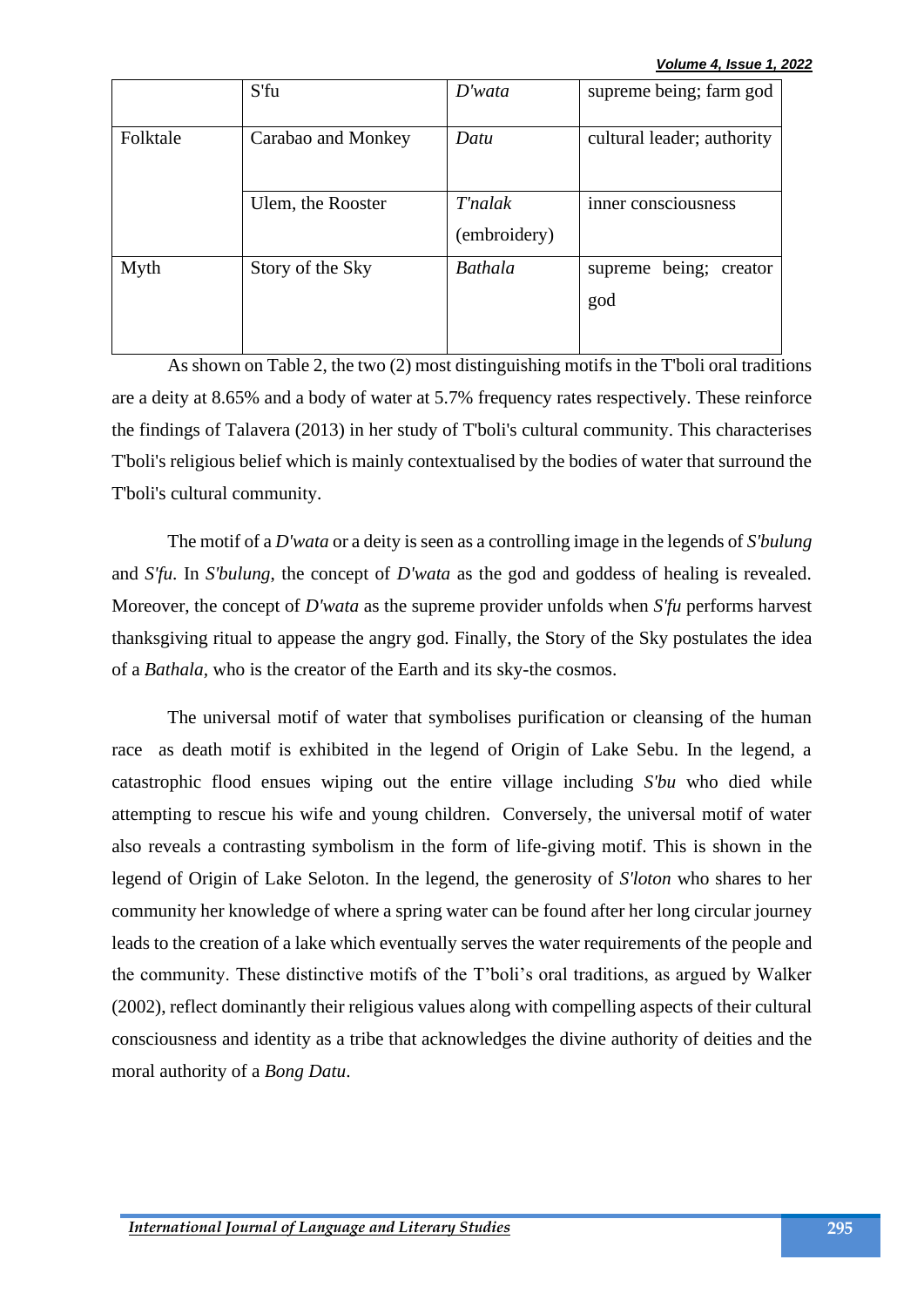*Recurring Themes and their Didactic Teachings*

Table 4 presents the recurring themes and their didactic teachings in T'boli's oral traditions.

## **Table 4**

**Themes and Didactic Teachings**

| <b>Oral Tradition</b> | Title                  | <b>Theme</b> | <b>Didactic Teaching</b>      |
|-----------------------|------------------------|--------------|-------------------------------|
|                       |                        |              |                               |
|                       | Origin of Lake Sebu    | Altruism     | unselfish<br>act<br><i>is</i> |
|                       |                        |              | honorable                     |
| Legend                |                        |              |                               |
|                       | Origin of Lake Seloton | Altruism     | generosity is rewarded        |
|                       | T'e-ada Island         | Devotion     | faithfulness to a deity is    |
|                       |                        |              | rewarded                      |
|                       |                        |              |                               |
|                       | Dyali and Ukuy         | Deference    | disrespect<br><b>or</b>       |
|                       |                        |              | disobedience<br>to<br>a       |
|                       |                        |              | cultural<br>is<br>norm        |
|                       |                        |              | punished                      |
|                       |                        |              |                               |
|                       | S'bulung               | Devotion     | faithfulness to a deity is    |
|                       |                        |              | rewarded                      |
|                       |                        |              |                               |
|                       | S'fu                   | Devotion     | faithfulness to a deity is    |
|                       |                        |              | rewarded                      |
|                       |                        |              |                               |
| Folktale              | Monkey and Betel Bird  | Humility     | jealousy and arrogance        |
|                       |                        |              | are undesirable traits        |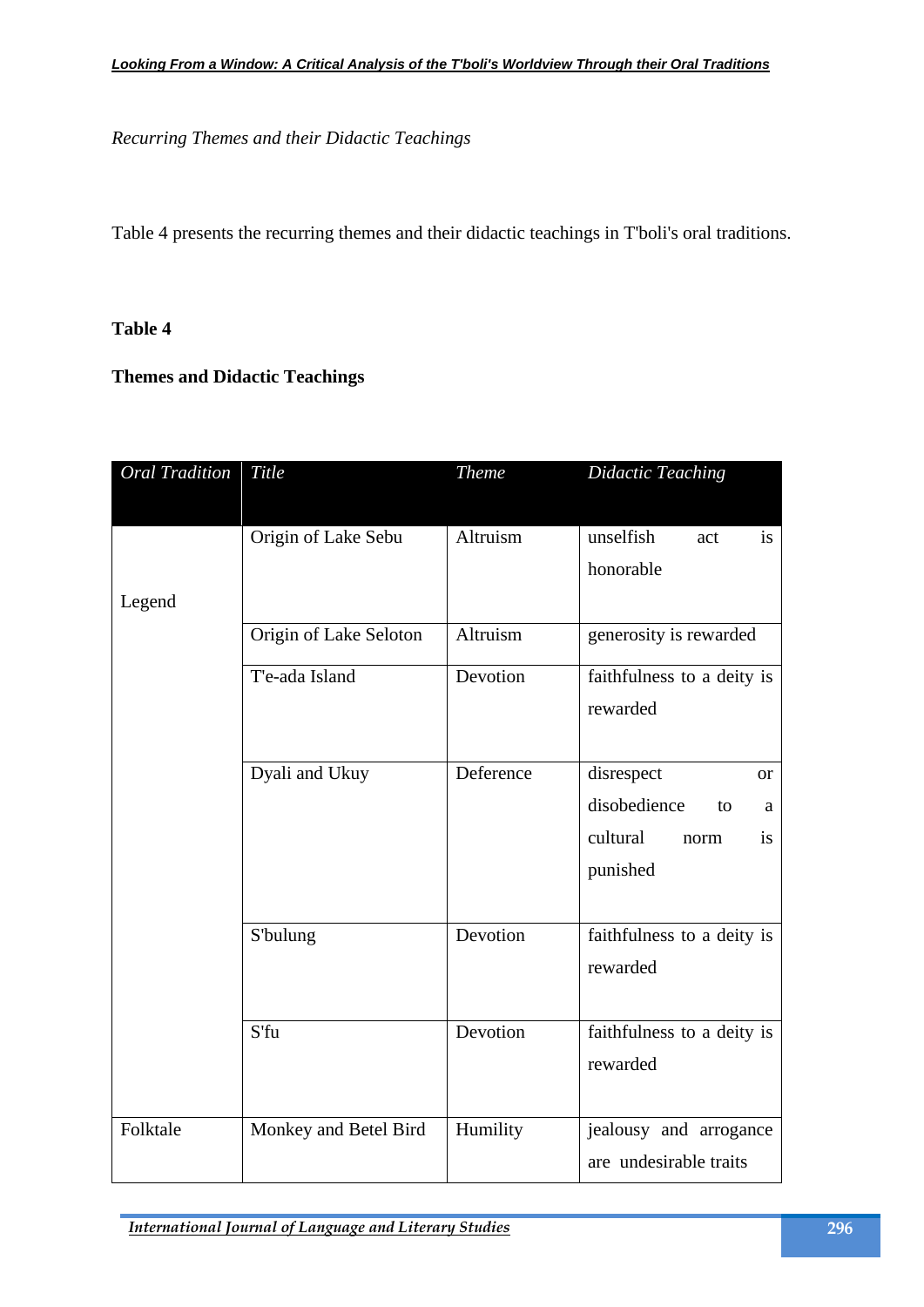|             | The Python         | Altruism   | generosity is rewarded      |
|-------------|--------------------|------------|-----------------------------|
|             |                    |            |                             |
|             | Carabao and Monkey | Deference  | disrespect<br><sub>or</sub> |
|             |                    |            | disobedience<br>to<br>a     |
|             |                    |            | is<br>cultural<br>norm      |
|             |                    |            | punished                    |
|             |                    |            |                             |
|             | Ulem, the Rooster  | Greediness | gluttony and dishonesty     |
|             |                    |            | undesirable<br>have         |
|             |                    |            | consequences                |
|             |                    |            |                             |
| <b>Myth</b> | Story of the Sky   | Devotion   | disobedience to a deity is  |
|             |                    |            | punished                    |

As shown on Table 2, the most eminent themes in the oral traditions are altruism at 8.6% , devotion at 11.4% and deference at 5.7% frequency rates respectively. This supports the findings of Talavera (2013) in her study of T'boli's oral literature which affirms the social dimension of T'boli's religious beliefs.

Altruism or the theme of unselfish or generous act of serving for the well-being of others are manifested in three (3) T'boli oral traditions. In the legend of Origin of Lake Sebu, selfless heroic act is celebrated. Correspondingly, in the legend of Origin of Lake Seloton and the folktale of The Python, the human value of generosity is rewarded. *S'luton*'s generosity leads to the creation of a lake which serves as a source that provides for water and food resources of the community. In the same manner, the python's act of sharing his lethal venom to other snakes make the python non-venomous, but the snake species becomes one of the strongest reptiles in the forest.

Devotion or the theme of faithfulness to a deity is portrayed in four (4) T'boli oral narratives. In the legends of Te-ada Island, *S'bulung*, and *S'fu*, faithfulness to *D'wata* is rewarded by the creation of a burial ground, recuperation from sickness and bountiful harvest respectively. Moreover, deference or the theme of respect and obedience to the established cultural norm and authority is demonstrated in the two (2) T'boli stories. The legend of Dyali and Ukuy and the folktale The Carabao and the Monkey exhibited this theme. However, both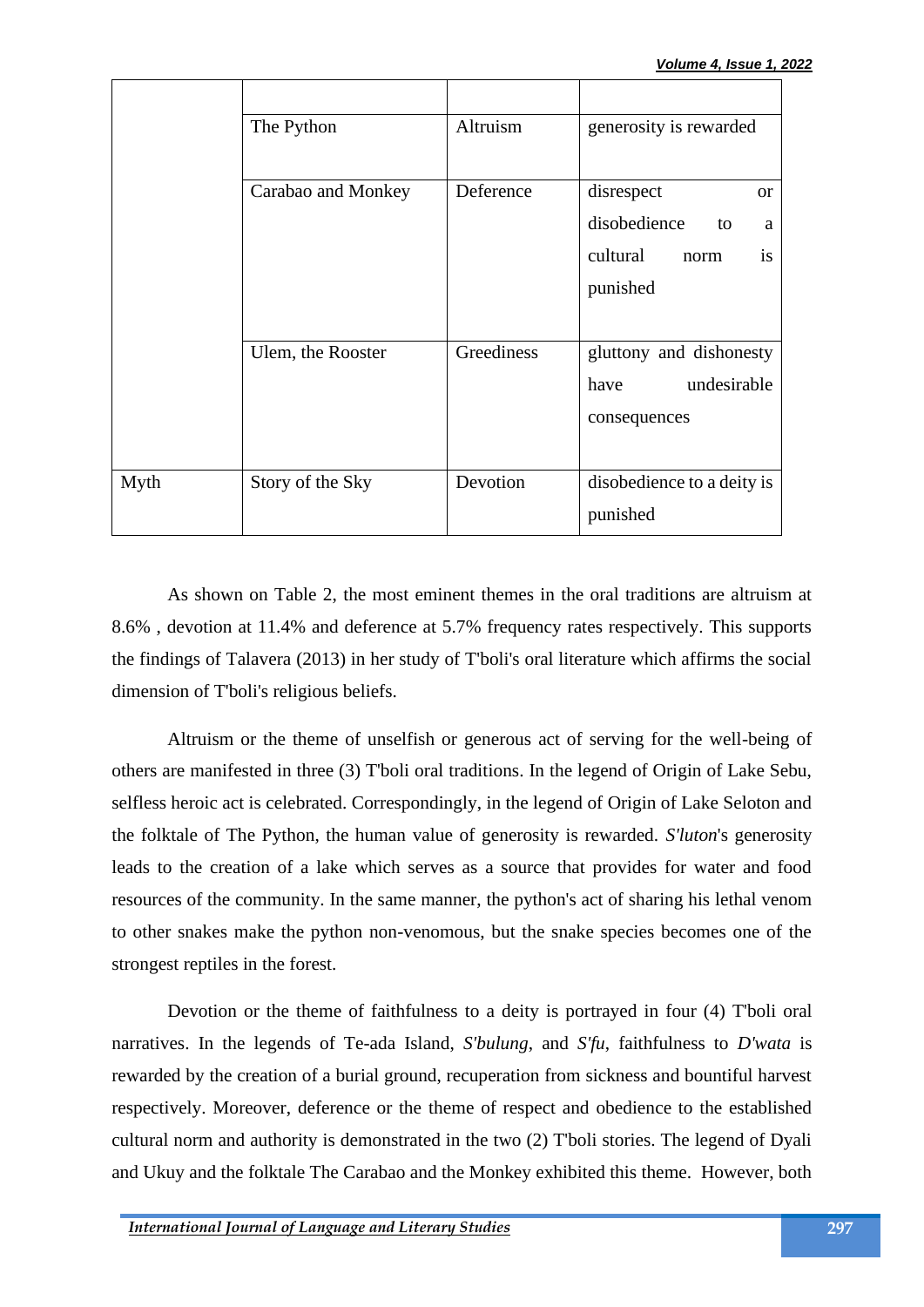narratives exhibit deviant behavior. For instance, *Dyali* snatches *Ukuy* from her husband. *Dyali*; however, is unable to return the dowry back to *Ukuy*'s husband which is a customary T'boli practice when a wife is taken away from her husband. As a consequence, when the deadline to pay off the dowry has lapsed and no payment is made, *Dyali* and *Ukuy* are executed by the family of the disgruntled husband.

Another portrayal of this deviant behavior is seen in the character of a monkey in the folktale The Carabao and The Monkey. The monkey mocks and defies the cultural authority of a *Bong Datu*. As consequence, the monkey is forbidden from stepping on the land. The monkey ends up hanging in the branches of the trees for life. These recurring themes and their didactic teachings, as explicated by Matsumoto (1996), reveal substantially the T'boli's religious values in the context of their socio-cultural domains from which norm of religious practices, human conduct and their worldview is drawn on.

# *Values and Worldview*

Values are set of core beliefs and practices that influence human behavior and decision. They determine how a person ought to behave in order to make him or her desirable (Piyasa, 2018). On another hand, worldview is a framework by which a reality is interpreted by a person's perspective or outlook of life (Ali Saleem, 2019). As shown on Table 2, T'boli's oral traditions embody sets of values, namely: religious, human, and cultural values that shaped how they see the world around them.

As seen, the T'boli's oral traditions have rich thematic element of religious values, which may be through generations, have been collectively and unconsciously embedded in their oral traditions. This set of values refers to the beliefs and worship practices of divine and supreme beings. It is manifested by devotion or love, faith, obedience, humility, trust and hope to divine spirits. Religious values are important because they guide individual and social action and behavior (Ali Saleem, 2019). Moreover, they regulate societal or cultural norms and in some societies they become a way of life (Iyer, 2018).

For instance, in T'boli's oral traditions, the belief and devotion to a *D'wata* and the practices of rituals and offerings to a deity are portrayed in the legends of *S'bulong* and *S'fu.*  Both characters appease the *D'wata* with food offering and sacrifices in exchange of a divine intervention. In *S'bulung*, the belief of *D'wata* as the god and goddess of healing is revealed. On the other hand, the faith entrusted to *D'wata* as the supreme provider is demonstrated when *S'fu* offers his harvest to appease the angry god. Finally, in the myth *Story of the Sky* the belief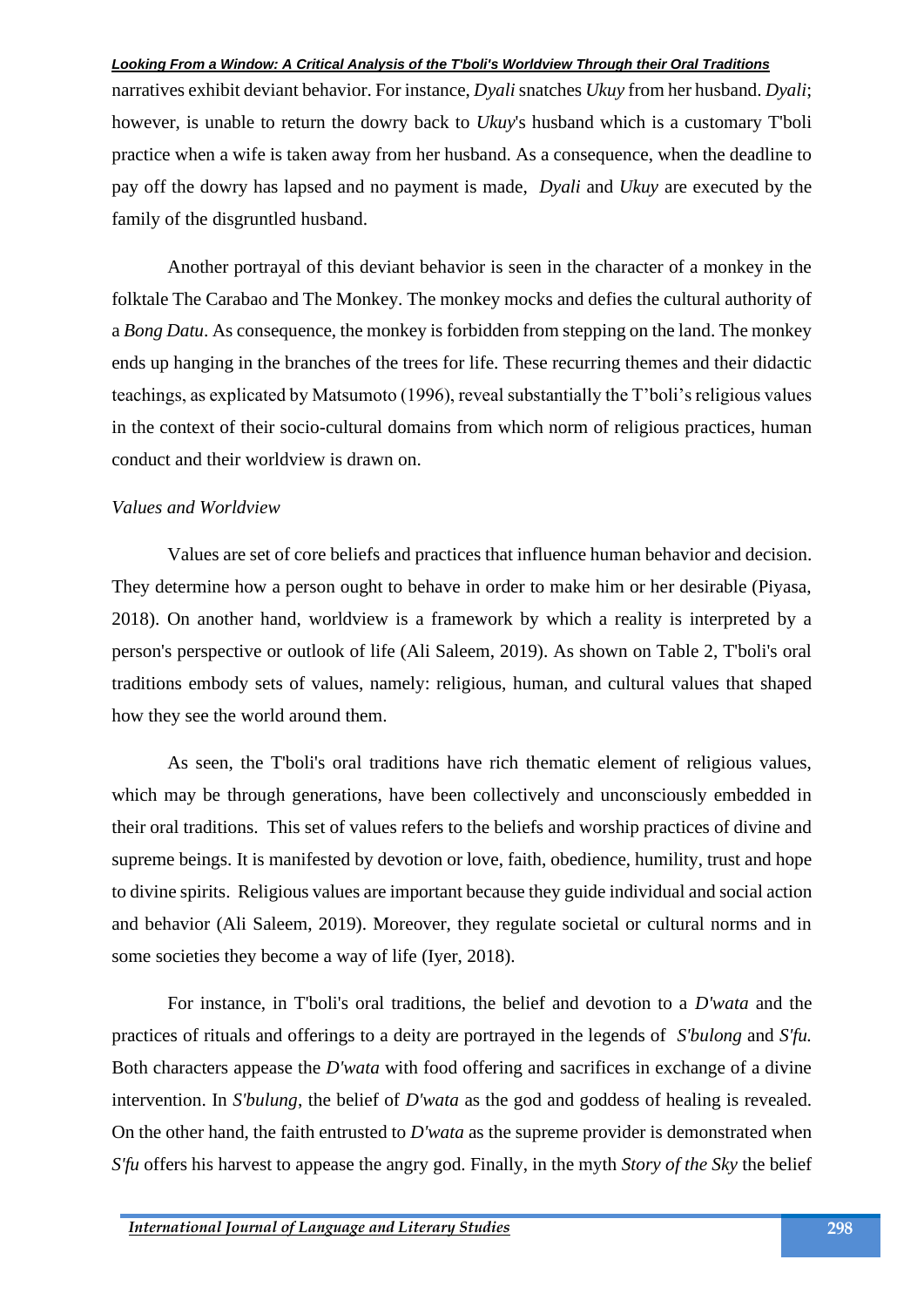of a *Bathala,* who is the supreme creator, is established. Religious values imply that one's devotion to a deity is always rewarded.

Another embodiment that is evidently formed collectively and unconsciously in T'bolis' oral traditions are human values. This set of values refers to the principles of intrapersonal and interpersonal relationships of human conduct in a society. It is understanding and discerning what is right from what is wrong. Human values are manifested by altruism or respect, reverence, compassion, empathy, reconciliation and gratitude with fellow men. Human values regulate human conduct such as seeking peace and peaceful co-existence, and promoting truth and discipline (Piyasa, 2018).

This is observed in T'boli's oral traditions in which the practice of generosity and sense of community are seen in the legends of *S'loton* and *S'fu.* Both characters demonstrated their generosity or selfishness when they shared their resources to other people in their community who are in dire need. In the legend, *S'loton* after a long journey found a spring water and shared her knowledge to the community, and this leads to the creation of a lake which eventually provides for the water requirements of the community. On the other hand, *S'fu* gives out to his neighbors his farm produce even after he suffered a great loss from a disastrous flood.

Finally, to establish T'boli's distinct tribal identity, cultural values are personified in their oral traditions for generations to assimilate their way of life. This set of values refer to the shared beliefs and practices of traditions, customs, norms that are enforced to maintain social order and cooperation in a community. Cultural values define the character of a culture. They prescribed the standard rules of conduct for social life in the cultural community. These rules are handed down from one generation to another by word of mouth (Pedersen, et. al, 2002).

To illustrate this, in T'boli's oral traditions, the consequences of disrespect or disobedience to the authority of a *Datu* is demonstrated the legend of *Dyali and Ukuy* and the folktale The Carabao and the Monkey. For instance, when *Dyali* is unable to return the dowry back to *Ukuy*'s husband, which is a customary T'boli practice when a wife is taken away from her husband, he was executed by the family of the disgruntled husband, as a consequence. Similarly, when the monkey mocks and defies the orders of a *Bong Datu*, the monkey is forbidden from stepping on the land. The monkey ends up hanging in the branches of the trees for life, as a punishment.

*The T'boli's Worldview*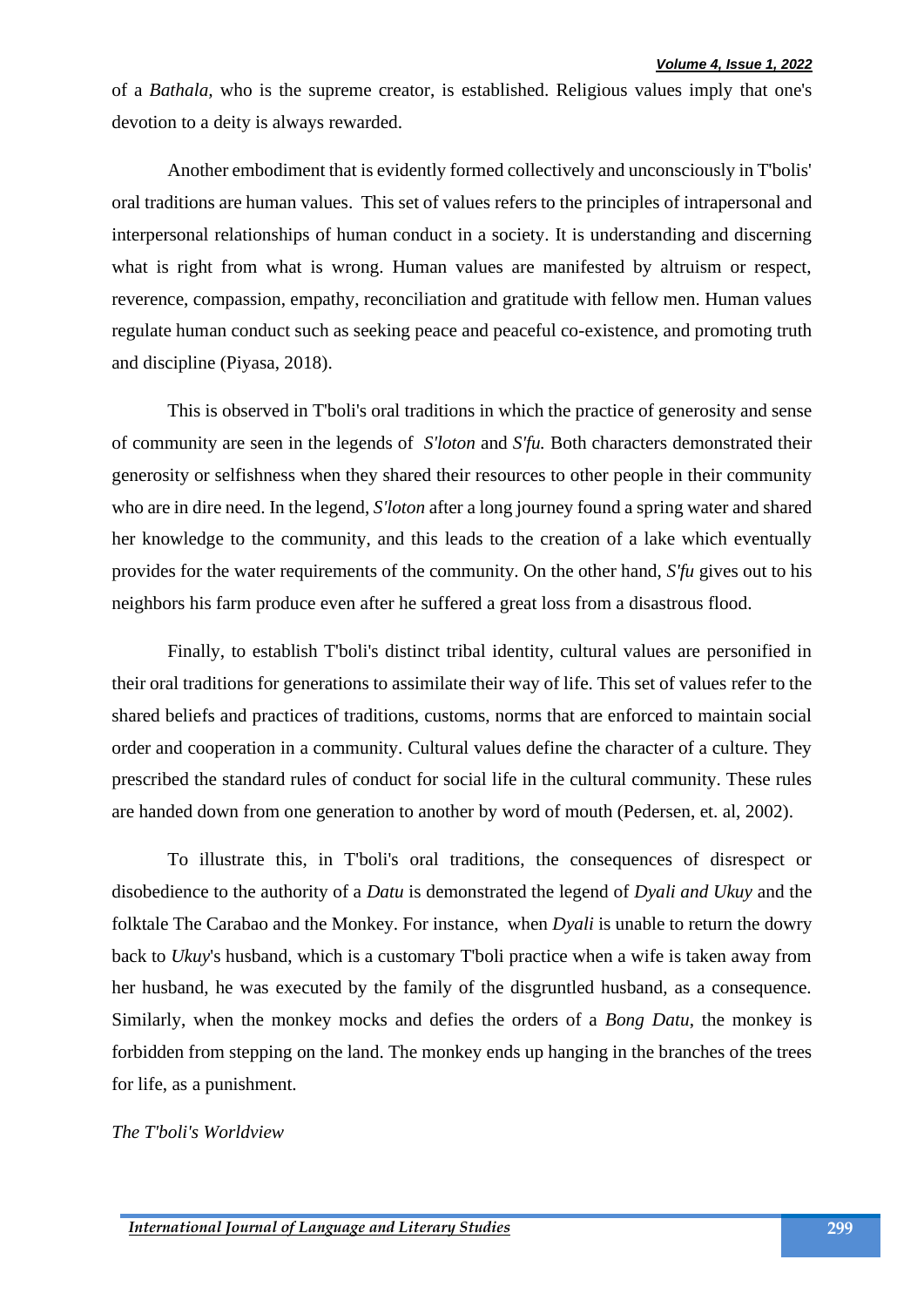Therefore, it can be gleaned from the T'boli's values that they see their world as a dynamic space where cosmic and earthly forces converge. This convergence frames the core of how they view and relate to their physical world. Attitudes, beliefs, practices and norms have been formed in congruence to their "collective unconscious" interpretation of reality of their physical realm as manifested in the character traits, motifs, and themes of their oral traditions (Walker, 2002; Casal, 2008; Chen, 2016). Hence, it can be inferred that the T'boli's worldview is primarily shaped by their religious values. These values subsequently influence their social behaviors and cultural practices. It is worth noting that T'boli's perspective of the world creates the social dimension of T'boli's faith. For instance, *S'fu* realizes that genuine devotion to a *D'wata* cannot be perfected unless there is charity and fellowship.

As a religious community, the T'boli values devotion to their *D'wata* and *Bathala* or their faithfulness to a deity as ideal value that can provide and sustain their needs for food, health, prosperity and protection. Thus, this precipitates to their cultural community where the T'boli values altruism or unselfish act of serving other for the greater good of the community. It is a way of life that enables them to attain peaceful co-existence with their fellowmen. Finally, the T'boli's deference or respect and obedience to the established cultural authority of the *Datu* and other customary norms such dowry are honored to maintain social order and harmony in their society.

#### **Conclusions**

This study sought to analyse, utilising Archetypal Criticism, a collective worldview through the values embodied in the oral traditions of the T'boli. Based on the foregoing findings, the following conclusions are drawn:

The T'boli's oral traditions include, but not limited to, legends, folktales and myths. The most common traits of T'boli's mythical characters are personified by being faithful and being generous. This explains why the prominent motifs in T'boli's oral traditions are the controlling imageries of a deity and a body of water. The contextual symbolism of a deity is the presence of supreme beings, while water is an agent of purification and as a sustainer of life. Moreover, the recurring didactic teachings in the themes of T'boli's oral traditions are devotion, altruism, and deference. These teachings have facilitated the assimilation of faithfulness as a religious value, generosity as a human value and respect and obedience to authority as cultural values personified in their oral traditions. Ultimately, these "collective unconscious" values form the T'boli's worldview in terms of their cultural and religious practices and traditions. This study recommends that a similar study be conducted to confirm both the T'boli's worldview and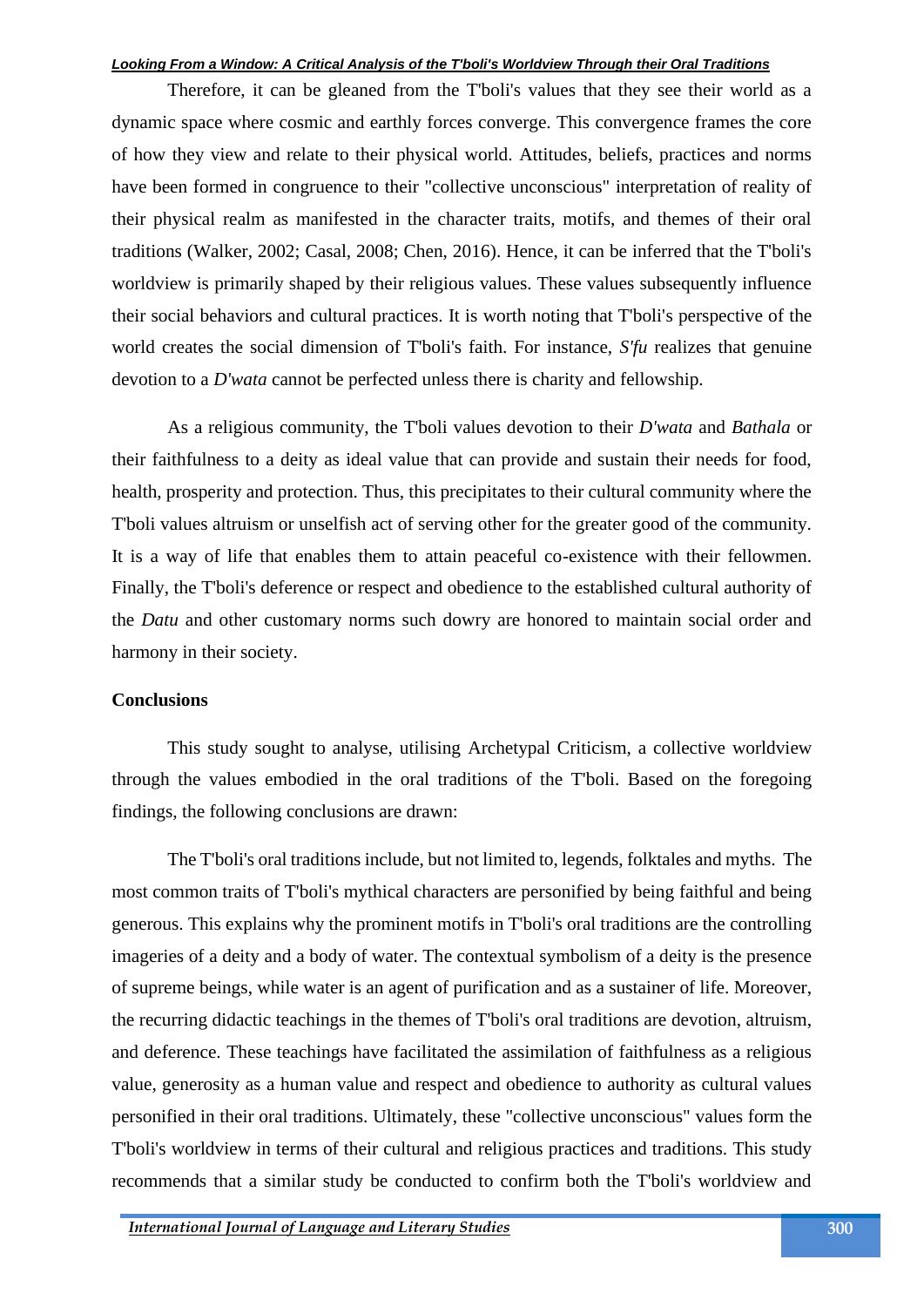values in their celebrated epic, *Tudbulol* which is not covered in this investigation. Furthermore, the conceptual framework espoused in this study can be utilised for parallel studies investigating the oral folk narratives of other indigenous cultural communities.

# **Funding Acknowledgement:**

This work has no funding support.

# **Declaration of Original Work:**

This report is my original work.

# **Conflict of Interest:**

There is no conflict of interest in this study.

# **References**

Ali Saleem, R. M. (2019, August 26). Religious Values and Worldview. [https://oxfordre.com/politics/view/10.1093/acrefore/9780190228637.001.0001/acrefore-](https://oxfordre.com/politics/view/10.1093/acrefore/9780190228637.001.0001/acrefore-9780190228637-e-1158)[9780190228637-e-1158.](https://oxfordre.com/politics/view/10.1093/acrefore/9780190228637.001.0001/acrefore-9780190228637-e-1158)

Azzolina, D.S. (1987). *Tale type- and motif-indexes: An annotated bibliography*. Garland.

Brown, D. R. (1970). A Look at Archetypal Criticism. *The Journal of Aesthetics and Arts Criticism, 28(4),* 465-472.<https://doi.org/10.2307/428486>

Casal, G.S. (1978*). T'boli Art in Its Socio-cultural Context*. Filipinas Foundation.

Chamalah, E., Nuryatin, A., Sayuti, S.A., & Zulaeha, I. (2019). Functions of character in Indonesian folklore princess of the runaway valley. *International Journal of Language and Literary Studies. 1(3),* 60-70. https://doi.org/10.36892/ijlls.v1i3.71

Chen, E (2016). The Study of Literature. http://www2.nkfust.edu.tw/~emchen/CLit/study\_criticism.htm

Colby, B., Collier, G., & Postal, S. (1963). Comparison of Themes in Folktales by the General Inquirer System. *The Journal of American Folklore, 76(302),* 318-323. <https://doi.org/10.2307/537928>

Dawkins, R. (1951). The Meaning of Folktales. *Folklore, 62(4),* 417-429.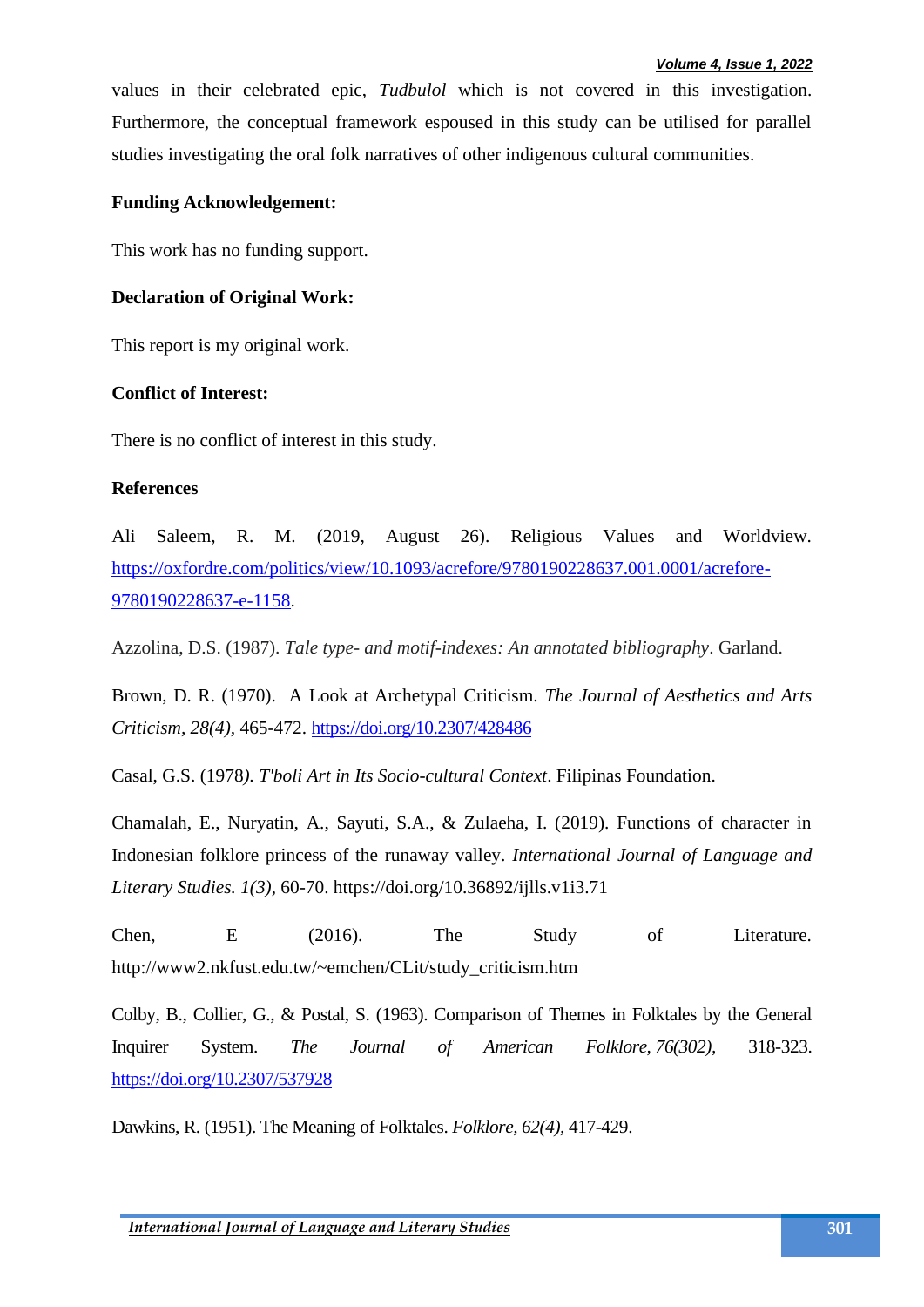Enenche, U.L. *The Effect of Mass Media, ICT and Globalization on Oral Literature in Africa.*  FCE.

Gordon, R. G. (2008). Ethnologue: Languages of the World*.* [http://www.ethnologue.com](http://www.ethnologue.com/)

Gillespie, T (2010). Doing Literary Criticism. https://www.jenksps.org/pages/uploaded\_files/archetypalcrit.pdf

Heissig, W. & Schott, R. (1998). The Present-Day Importance of Oral Traditions. Springer. [https://doi.org/10.2307/1178896.](https://doi.org/10.2307/1178896)

Iyer, R. (2018). What is the importance of religion in our lives?. https://www.tutorialspoint.com/what-is-the-importance-of-religion-in-our-lives

Jason, H. (1971). Concerning the 'Historical' and the 'Local' Legends and Their Relatives. *The Journal of American Folklore, 84(331),* 134-144. https://doi.org/10.2307/539740

Lindell, K. (1999). Damiana Eugenio's general category of Philippine folk narratives. *Asian Folklore Studies, 58 (1),* 237-239. https://doi.org/10.2307/1178896

Mackenzie, J. (1994). Evaluating ethnography: considerations for analysis. *Journal of Advanced Nursing*, *19,* 774-781. https://doi.org/10.1177/146613810343001

Manuel, A. (1980). Philippine oral traditions: theory and practice. *Philippine Quarterly of Culture and Society, 8(1),* 7-27.

Manzano, L (2016). The T'boli. https://ncca.gov.ph/about-ncca-3/subcommissions/subcommission-on-cultural-communities-and-traditional-artssccta/central-cultural-communities/the-tboli

Okamura, J.Y. (1985). *Ethnographic Research: Methods and Issue in the Study of Social Relations*. Dela Salle University Press.

Pedersen, P. B., Draguns, J. G., Lonner, W. J., & Trimble, J. E. (Eds.) (2002). *Counseling across cultures (5th ed.).* Thousand Oaks.

Piyasa, M. (2018). Human Values: Meaning, Nature, and Types. https://www.yourarticlelibrary.com/essay/values/human-values-meaning-nature-andtypes/86964